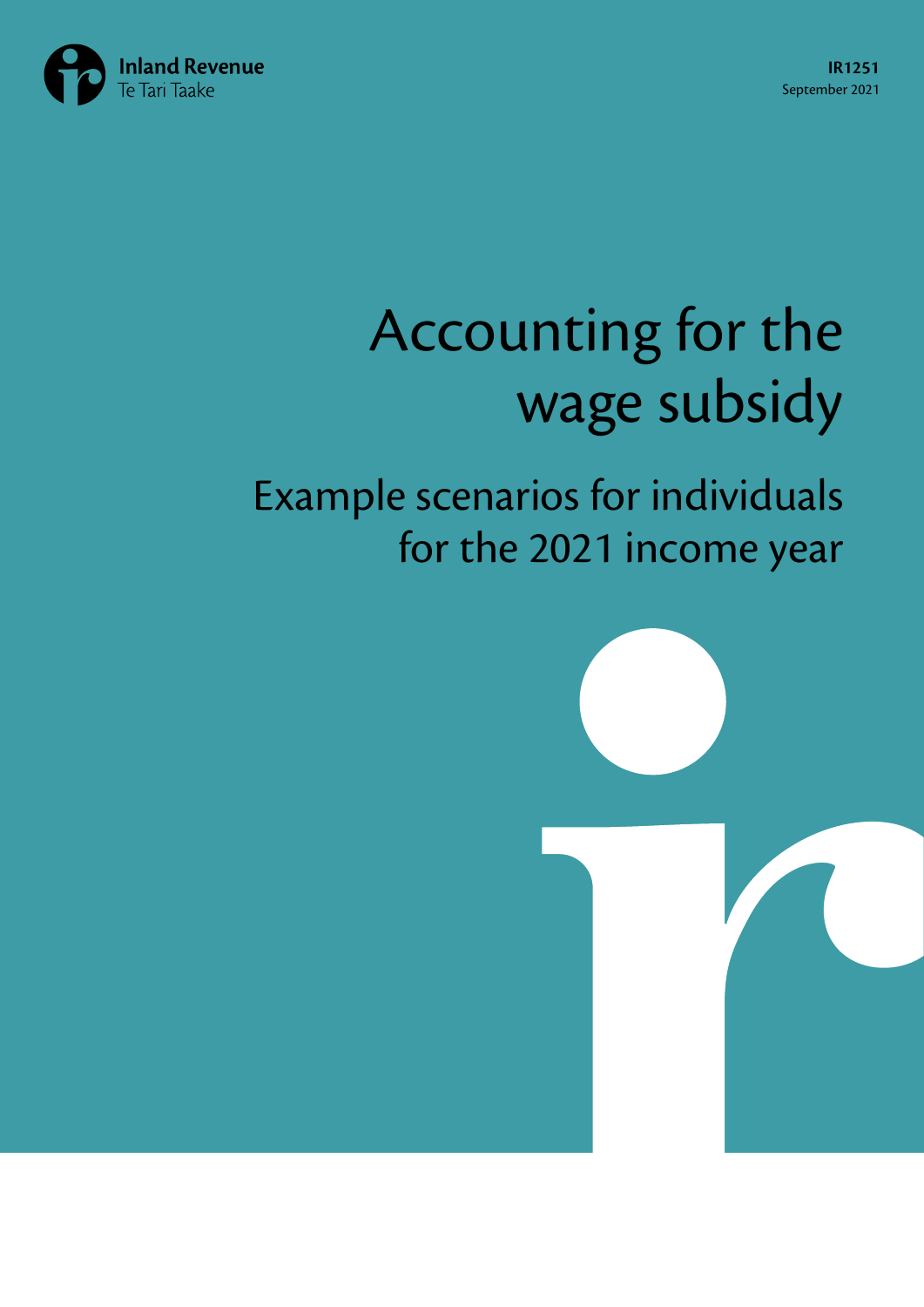### <span id="page-1-0"></span>**Introduction**

**Employers/Businesses** – the Covid-19 wage subsidy (**WS**), including WS extension, WS resurgence and WS March 2021 payments are treated as excluded income<sup>1</sup> (s CX 47 of the ITA07) and the portion of wage payments to staff subsidised by the WS are not deductible (s DF 1(2) of the ITA07). The WS is taxable in the hands of the employees – employers should continue to make standard deductions such as PAYE.

**Employees** – where the WS is already included in their gross earnings which appear in their income profile and auto calc assessment, they do not need to file an IR3.

**Self-employed/other individuals** – the tax-free treatment in respect of eligible employers who receive the WS for their employees does not apply to individuals who received the WS whether as a sole trader, shareholder-employee (without tax deducted at source on earnings), partner, trustee etc. The WS received by anyone where tax was not deducted at source must be returned in their IR3/IR3NR in a new box/field "Government subsidies" in the "Further income" tab in their myIR return (Question 26<sup>2</sup> on the paper version of the IR3).

Information concerning the **spreading of income** (where the payment from MSD was received before 31 March 2020 but the WS period falls in both the 2019–20 and 2020–21 income years<sup>3</sup>; and where the payment from MSD was received before 31 March 2021 but the WS period falls in both the 2020–21 and 2021–22 income years<sup>4</sup>), **ACC** and **repayments** can be found on our website at **[ird.govt.nz/covid-19/](https://www.ird.govt.nz/covid-19/business-and-organisations/employing-staff/financial-support/wage-subsidy-issues-for-self-employed) [business-and-organisations/employing-staff/financial-support/wage-subsidy-issues-for-self-employed](https://www.ird.govt.nz/covid-19/business-and-organisations/employing-staff/financial-support/wage-subsidy-issues-for-self-employed)**

This document provides various examples of situations that may apply to self-employed persons and other individuals that received the WS and how their WS payments must be accounted for in their IR3/IR3NR.

#### **Disclaimer**

The example scenarios in this guide highlight the tax treatment of wage subsidy receipts, but they do not provide guidance as to whether a business or individual is entitled to the underlying wage subsidy amount – either in full or a partial amount.

There may be instances where the businesses or individuals in the scenarios are not entitled to the full wage subsidy and may be required to repay part or all of the wage subsidy received. Contact the Ministry of Social Development for further information on eligibility requirements and repayment obligations.

**<sup>2</sup>** Question 23 on the IR3NR

- **<sup>3</sup>** 1 April 2019 31 March 2020 and 1 April 2020 31 March 2021
- **<sup>4</sup>** 1 April 2020 31 March 2021 and 1 April 2021 31 March 2022

**<sup>1</sup>** Excluded income to the extent that the full wage subsidy amount is passed on to employees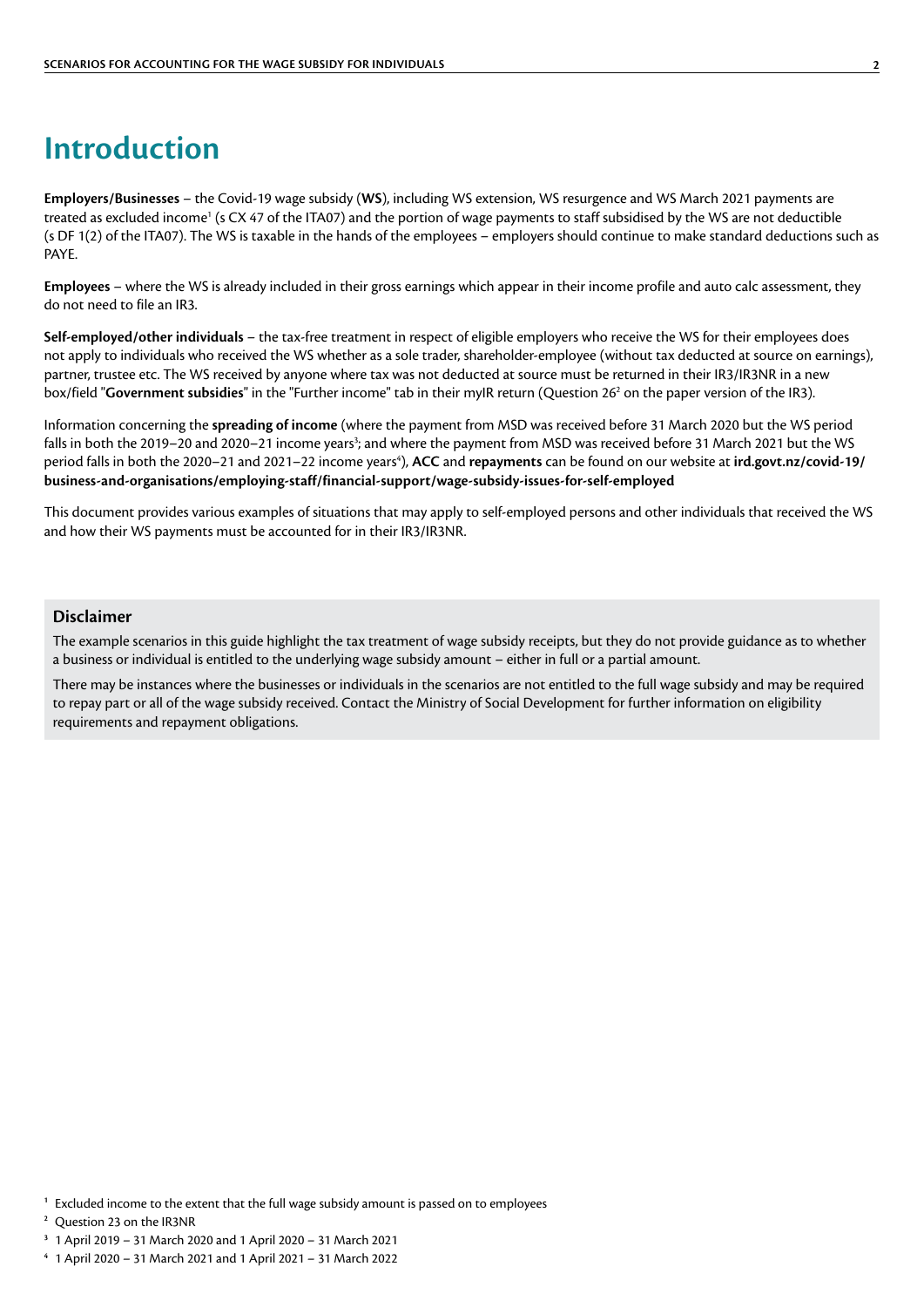### **Contents**

| Introduction                                                                                                     | $\overline{2}$ |
|------------------------------------------------------------------------------------------------------------------|----------------|
| Sole trader/individual - claimed subsidy personally                                                              | 4              |
| Sole trader - claim subsidy as self-employed and for employees                                                   | 5              |
| Sole trader/contractor - employer claimed subsidy on their behalf                                                | 7              |
| Tax deducted at source                                                                                           | 7              |
| Tax NOT deducted at source; gross earnings included in Employment Information form                               | 8              |
| Tax NOT deducted at source; gross earnings NOT included in Employment Information form                           | 8              |
| Tax deducted at source, received additional wage subsidy                                                         | 8              |
| Tax deducted at source, received independent WS extension and WS resurgence payments                             | 9              |
| Tax NOT deducted at source, received additional wage subsidy/independent WS extension and WS resurgence payments | 10             |
| Children/students receiving the wage subsidy                                                                     | 11             |
| Home based childcare provider - using standard costs                                                             | 12             |
| Partner in partnership/look-through company owner                                                                | 14             |
| Working partner/LTC owner                                                                                        | 14             |
| Non-working partners/LTC owners                                                                                  | 15             |
| Shareholder-employee of company - treated ws as 100% salary/wages                                                | 16             |
| Tax deducted at source                                                                                           | 16             |
| Tax NOT deducted at source; gross earnings included in Employment Information form                               | 16             |
| Tax NOT deducted at source; gross earnings NOT included in Employment Information form                           | 16             |
| Shareholder-employee of company - treated ws as 100% shareholder salary                                          | 18             |
| Shareholder-employee of company - part salary/wages & part shareholder salary                                    | 19             |
| Directors/chairpersons/executive office holders                                                                  | 20             |
| Trustees/beneficiaries of trusts                                                                                 | 21             |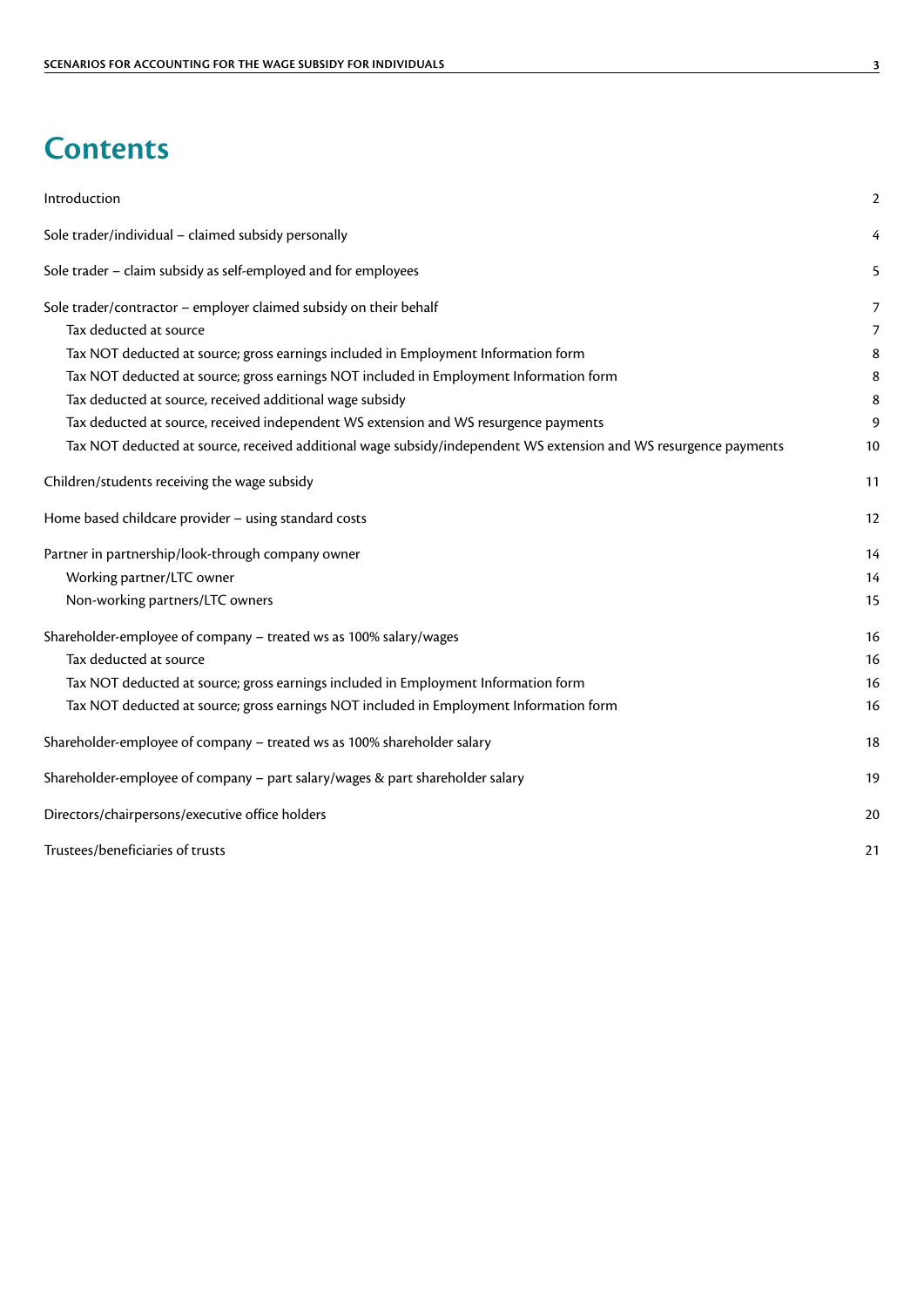### <span id="page-3-0"></span>**Sole trader/individual – claimed subsidy personally**

The wage subsidy (**WS**) received by the sole trader/individual/self-employed person is taxable and must be included in their IR3 as it is a payment to replace personal loss of earnings (s CG 5B ITA07).

When calculating the business taxable income (net profit), do not include the WS receipt there. A self-employed recipient of the WS will report any usual business income (taxable income/net profit) in the "Self-employed income" box/field of the return. The portion of WS received for loss of earnings must be returned in the "**Government subsidies**" box/field.

Any WS extension, WS resurgence and WS March 2021 payments in addition to the initial WS payment are treated in the same manner as the WS payment above.

### **Ani, self-employed part-time dance teacher**

Ani Kowhatu is a self-employed dance teacher and provides regular private lessons at her home, as well as tutoring a couple of dance students at a local high school. She does not employ any other dance instructors and is not registered for GST.

Ani applies for and receives a \$4,200 wage subsidy from MSD on 3 April 2020. Net income received from her usual business activities/selfemployment for the year ended 31 March 2021 was \$24,000 (excluding the wage subsidy receipt).

Ani will include the following income in her IR3 (assuming no other income sources):

- **•** \$24,000 in the "Self-employed income" box/field
- **•** \$4,200 in the "Government subsidies" box/field.
- **•** Ani's total taxable income is \$28,200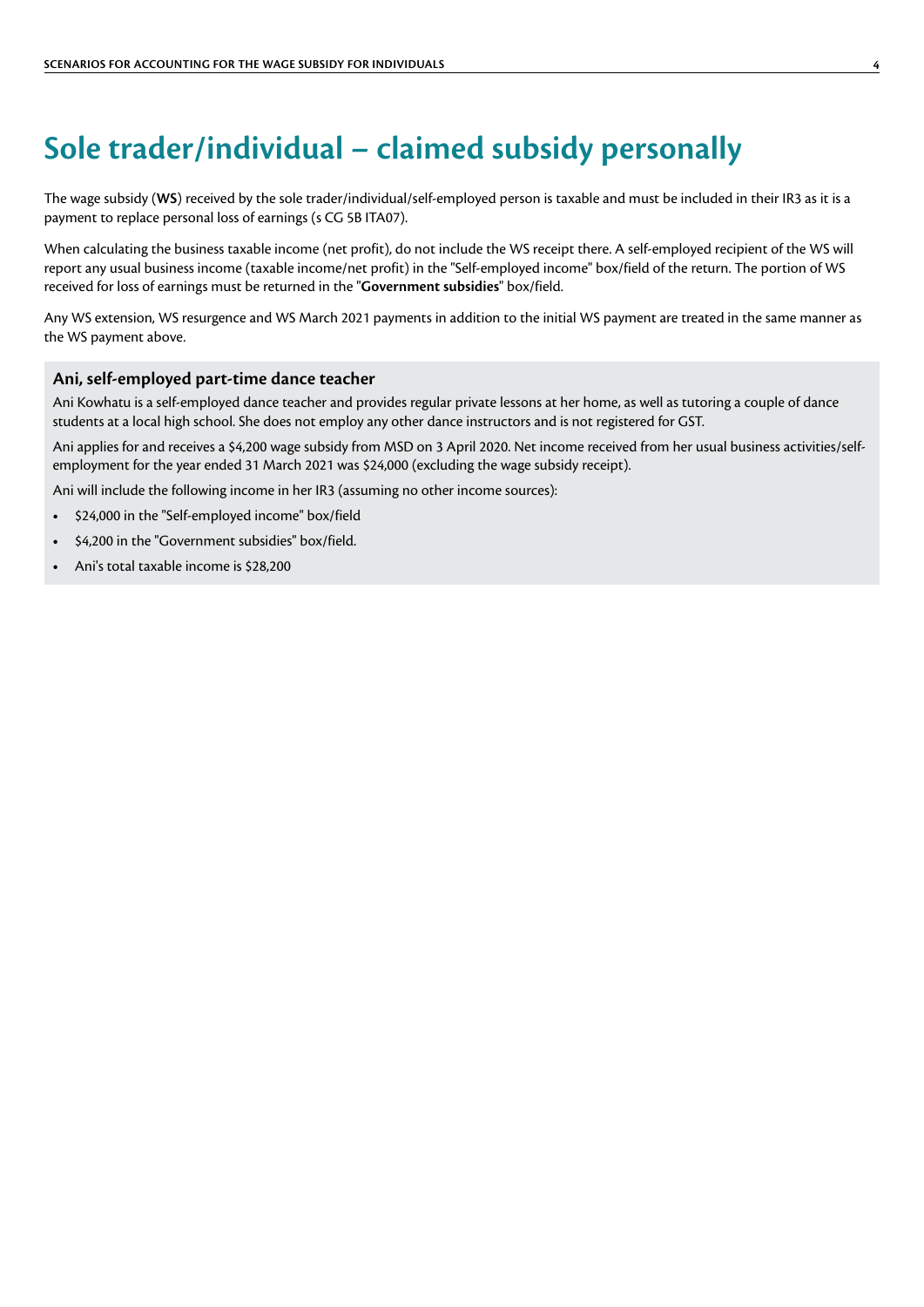### <span id="page-4-0"></span>**Sole trader – claim subsidy as self-employed and for employees**

The receipt of the wage subsidy (**WS**) when used to pay employee wages is not taxable income to the business (it is excluded income) and the payment of the WS on to the employees is not deductible as an expense for salary/wages. When calculating taxable business income (net profit), the WS receipt is excluded and the salary/wage expense is reduced by the amount of the WS received.

A self-employed person will report any usual business income (taxable income/net profit) in the "Self-employed income" box/field of the return as well as their portion of WS received in the "**Government subsidies**" box/field. *Note: in the 2020 tax year WS income was required to be included as "Other income" to ensure the WS was not subject to ACC. The Government subsidies box was added for the 2021 year onwards.*

Any WS extension, WS resurgence and WS March 2021 payments in addition to the initial WS payment are treated in the same manner as the WS payment above.

### **Mark, self-employed plumber with employees**

Mark is a self-employed plumber with a standard balance date of 31 March. He operates his plumbing business as a sole trader using his personal IRD number and not through a structure like a company or partnership. He employs Mary part-time to assist with book-keeping and other administration work that is required within the business and has a full-time apprentice Joe. Both Mary and Joe receive regular fortnightly wages.

Mark applies for and receives a wage subsidy of \$18,259.20 from MSD for himself, Joe and Mary. This was paid to him on 28 March 2020.

### **Mark's employees (Mary and Joe)**

\$7,029.60 of the wage subsidy should be passed on to Joe and \$4,200 to Mary over the 12 weeks following the wage subsidy receipt. These amounts will be treated as ordinary PAYE earnings in the hands of Mark's employees with the relevant KiwiSaver, child support, student loan and PAYE deductions withheld. This portion of the wage subsidy which relates to Mark's employees (\$11,229.60, being \$7029.60 + \$4,200) will be processed in the normal manner, regularly through its payroll system and the business will not take this portion of the subsidy into account when calculating its income tax liability.

Mark's first wage payment to his employees after receiving the wage subsidy fell due on 10 April and accordingly the Employment Information dated 10 April 2020 will include total wages paid (including the amount partially funded by the wage subsidy). This means that for the purposes of calculating his business income and deducting the correct amount of salary/wage expenses, Mark will need to adjust for the portion of salary and wages funded by the WS in his 2020-21 return, but not the 2019-20 return because the first payment of salary and wages partially funded by the WS occurred after 31 March 2020.

### **Mark**

The remaining \$7,029.60 of the wage subsidy relates to Mark's own work in the business. Mark is required to account for income tax on this portion of the wage subsidy as it relates to Mark's personal lost earnings. Mark will file his IR3 showing his regular income from the business in the "Self-employed income" box and his \$7,029.60 wage subsidy in the "Government subsidies" box.

As the wage subsidy received by Mark spans across two income tax years (2019–20 and 2020–21) he is required to spread the 12-week payment across these two years. Refer next section for the calculations for each year.

#### **Working out Mark's own portion of WS required to be included in each tax year**

As the subsidy covers a 12-week period from the date it was credited to Mark's bank account on 28 March 2020, Mark must calculate what part of the \$7,029.60 subsidy applies to his own work in the business for the year ending 31 March 2020. The portion of the subsidy that relates to the 2020 tax year is calculated as follows:

- **•** 12 weeks = 84 days.
- **•** Only 4 days of the subsidy related to the 2020 tax year (28 31 March 2020).
- $4/84 \times $7,029.60 = $334.74$

The amount of the WS to be included in Mark's IR3 for the year ended 31 March 2020 is \$334.74. The balance of the WS to be included in the year 1 April 2020 to 31 March 2021 is \$6,694.86.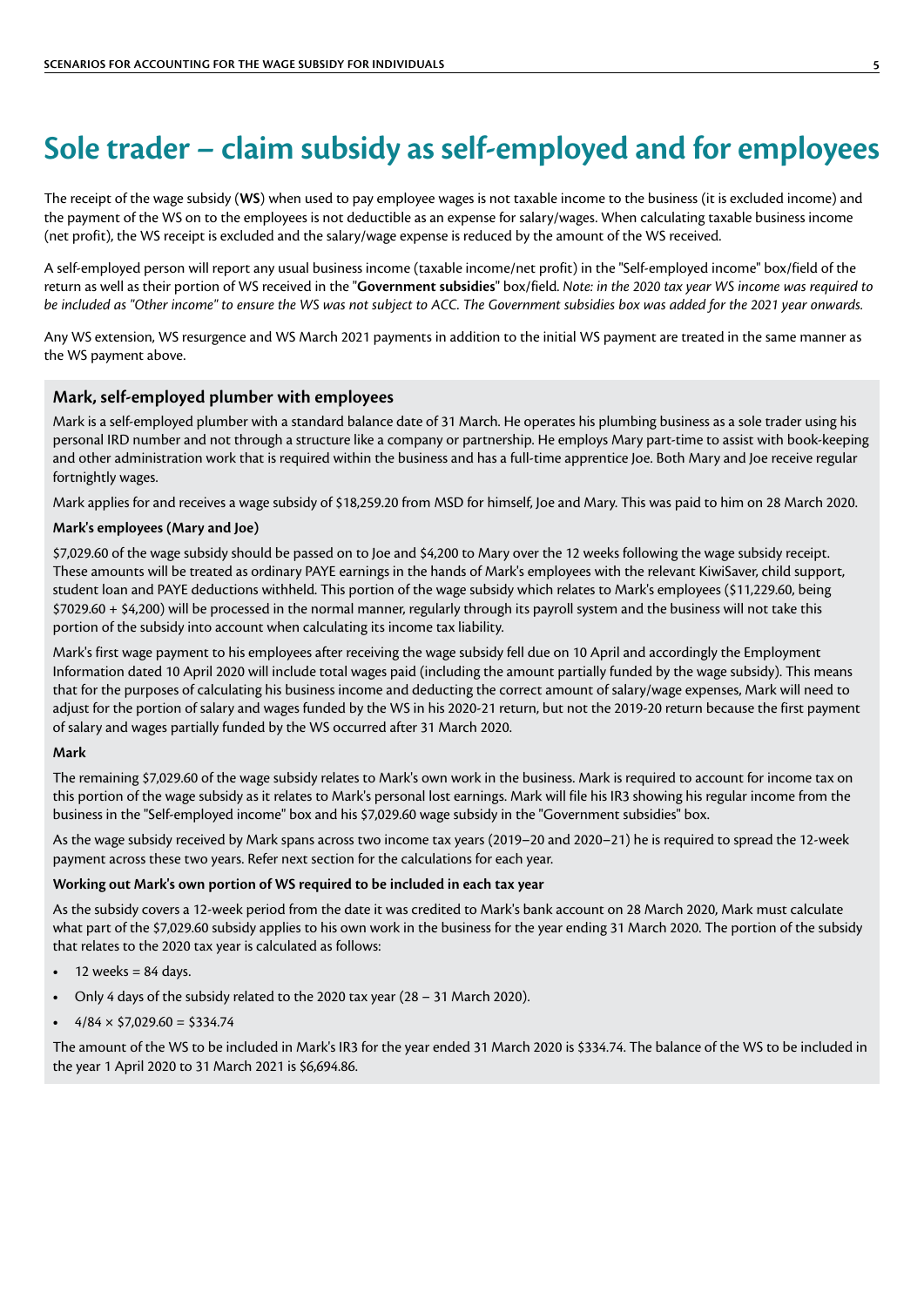#### **Mark's IR3 – 2020**

Assuming the total income received by the business for the year was \$285,000 (excluding the WS receipt) and expenditure totalled \$189,000 including salary/wage payments, the net profit from usual business trading was \$96,000. Since none of the salary and wages partially funded by the WS were paid to Mary or Joe in the year ending 31 March 2020, Mark does not need to adjust his salary/wage deduction in his 2020 IR3. Mark will report the following income in his IR3 (assuming no other income):

- **•** "Self-employed income" of \$96,000 (net profit)
- **•** "Other income" of \$334.74 (WS portion)
- **•** Mark's total taxable income \$96,334.74

#### **Mark's IR3 – 2021**

Assuming the total income received by the business for the year was \$171,000 (excludes the wage subsidy receipt), the total salary/wage bill for the year was \$57,200 and other expenditure totalled \$35,000, the net profit of the business would be \$78,800. However, the salary/ wages funded by the WS (\$11,229.60) is non-deductible so that must be added back to the net profit to get the self-employed income amount to be returned of \$90,029.60. Mark will report the following income in his IR3 (assuming no other income):

- **•** "Self-employed income" of \$90,029.60 (net profit)
- **•** "Government subsidies" of \$6,694.86 (remaining WS portion)
- **•** Mark's total taxable income \$96,724.46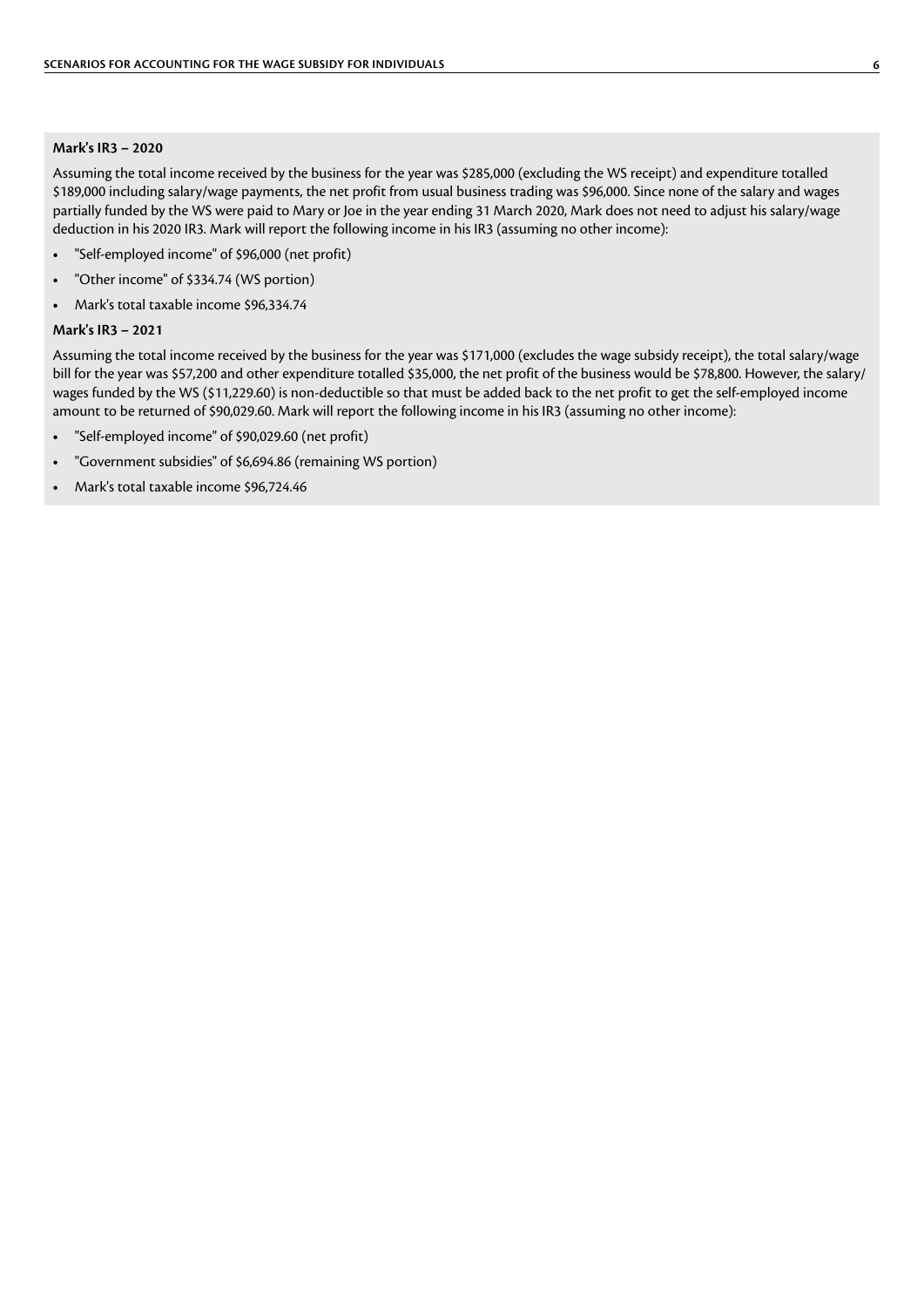### <span id="page-6-0"></span>**Sole trader/contractor – employer claimed subsidy on their behalf**

The wage subsidy (WS) received by a sole trader/self-employed person is taxable and must be included in their IR3 as it is a payment to replace personal loss of earnings. However, we are aware of some instances where the WS was not claimed by the sole trader/contractor directly – an 'employer' may have claimed it on their behalf.

The treatment of the WS by the sole trader/contractor then depends on how that employer passes that WS on to the contractor, and if they also claimed the WS personally.

The following examples address the various situations:

- **•** Tax deducted at source
- **•** Tax NOT deducted at source; gross earnings included in Employment Information form
- **•** Tax NOT deducted at source; gross earnings NOT included in Employment Information form
- **•** Tax deducted at source, received additional wage subsidy
- **•** Tax deducted at source, received independent WS extension and WS resurgence payments
- **•** Tax NOT deducted at source, received additional wage subsidy/independent WS extension and WS resurgence payments

### **Tax deducted at source**

Where a person in receipt of schedular payments was included in an employer application, providing that WS was fully passed on by the employer applicant to the contractor with withholding tax deducted at source (included in the Employment Information form), the contractor is not required to declare this separately on their IR3. The income and withholding tax deductions will automatically come across to their IR3 in the schedular payments field.

*Refer scenario below for Robbie.*

### **Robbie, WT contractor (WT deducted on WS payment)**

Robbie contracts to Keen Buzzers Ltd as a shearing contractor. Keen Buzzers Ltd submitted a wage subsidy application for its employees and contractors, of which Robbie was one of the parties named on the employer application.

Keen Buzzers Ltd received the wage subsidy on 2 April 2020 for all parties named on the application. The wage subsidy received on behalf of Robbie (\$7,029.60) was passed on to him over the following 12 weeks as part of his schedular income and withholding tax was deducted on the payments. When checking his income profile, Robbie can see the income received from Keen Buzzers Ltd with the tax deducted at source.

When it comes time to file his IR3 for 2021, Robbie will see the schedular income (which included the \$7,029.60 wage subsidy) reported with the withholding tax deducted. Robbie doesn't need to do anything further regarding the wage subsidy received as the income is reported in his return. Robbie will only need to declare other income received where tax was not deducted at source or shown in his income profile.

### **Tax NOT deducted at source; gross earnings included in Employment Information form**

Where the WS was passed on by the employer to the contractor **without withholding tax deducted at source** but the gross earnings were included in the Employment Information form (therefore the income including the wage subsidy payment shows in the person's Income Profile, just without any withholding tax deducted) they will not need to declare the WS separately on their IR3. The income will automatically come across to their IR3 in the schedular payments field, but without any tax deductions showing. Tax will be payable once their IR3 has been processed.

*Refer scenario below for Malcolm.*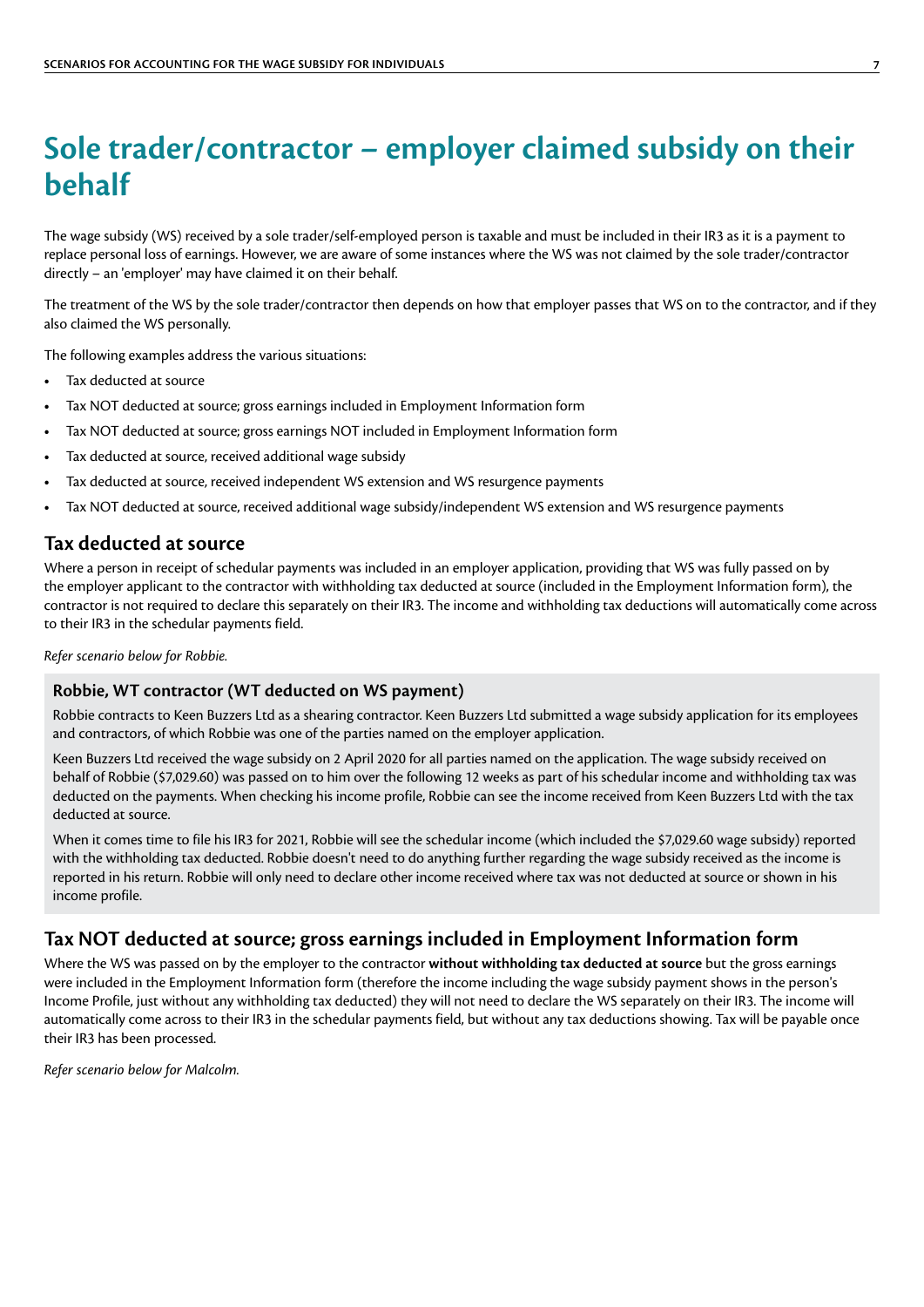### <span id="page-7-0"></span>**Malcolm, WT contractor (WT not deducted on WS payment, included on EI)**

Malcolm contracts to Tidy Parks Ltd as a street cleaning contractor. Tidy Parks Ltd submitted a wage subsidy application for its employees and contractors, of which Malcolm was one of the parties named on the employer application.

Tidy Parks Ltd received the wage subsidy on 4 April 2020 for all parties named on the application. The wage subsidy received on behalf of Malcolm (\$7,029.60) was passed on to him as a lump-sum payment a few days later and withholding tax (WT) was not deducted on the payment. Tidy Parks didn't realise they needed to deduct WT on the WS payment passed on. Despite not deducting WT, the gross payment was reported on Tidy Park's Employment Information. Malcolm's contract was then terminated. When checking his income profile, Malcolm can see the income received from Tidy Parks Ltd but without tax deducted on the payment.

When it comes time to file his IR3 for 2021, Malcolm will see the schedular income reported, but without tax deducted. This includes the \$7,029.60 initial wage subsidy payment passed on to him as a lump sum. Malcolm doesn't need to do anything further regarding the wage subsidy received as the income is reported in his return. Malcolm will only need to declare other income received where tax was not deducted at source or included in his income profile.

### **Tax NOT deducted at source; gross earnings NOT included in Employment Information form**

Where the WS was passed on by the employer to the contractor **without withholding tax deducted at source** and also **not included** in the Employment Information form (therefore is not showing in the person's Income Profile), they will need to declare this on their IR3 in the "**Government subsidies**" box.

*Refer scenario below for Sylvia.*

### **Sylvia, WT contractor (WT not deducted on WS payment, not on EI)**

Sylvia contracts to Quick Clean Ltd as a commercial premises cleaning contractor. Quick Clean Ltd submitted a wage subsidy application for its employees and contractors, of which Sylvia was one of the parties named on the employer application.

Quick Clean Ltd received the wage subsidy on 6 April 2020 for all parties named on the application. The wage subsidy received on behalf of Sylvia (\$7,029.60) was passed on to her as a lump-sum payment a few days later without any withholding tax deducted on the payment as required. Quick Clean Ltd then terminated her contract. When checking her income profile, Sylvia cannot see the wage subsidy income received from Quick Clean Ltd. This is because Quick Clean Ltd has not included the lump-sum payment on their Employment Information form, thinking that they didn't need to.

Sylvia starts cleaning residential premises (where withholding tax is not required to be deducted on payments) and derives net income of \$8,020.

When it comes time to file her IR3 for 2021, as Inland Revenue has not been notified of the gross earnings, Sylvia will need to report the wage subsidy on her return in the "Government subsidies" box and her other income earned without tax deducted at source as normal.

Sylvia will include the following income in her IR3 (assuming no other income sources):

- **•** \$7,029.60 in the "Government subsidies" box/field.
- **•** \$8,020 in the "Self-employed income" box/field
- **•** Sylvia's total taxable income is \$15,049.60

### **Tax deducted at source, received additional wage subsidy**

If a person in receipt of schedular payments was included in an employer application for any wage subsidy payments (including WS extension and WS resurgence) **AND** also applied for and received the wage subsidy as a sole trader, the wage subsidy amount paid directly to them **without tax deducted at source** will be required to be returned in their IR3 in the "**Government subsidies**" box<sup>s</sup>. The amount passed on to them as a schedular payment with Withholding Tax already deducted at source will already pre-populate into the IR3.

*Refer scenario below for Dalip*.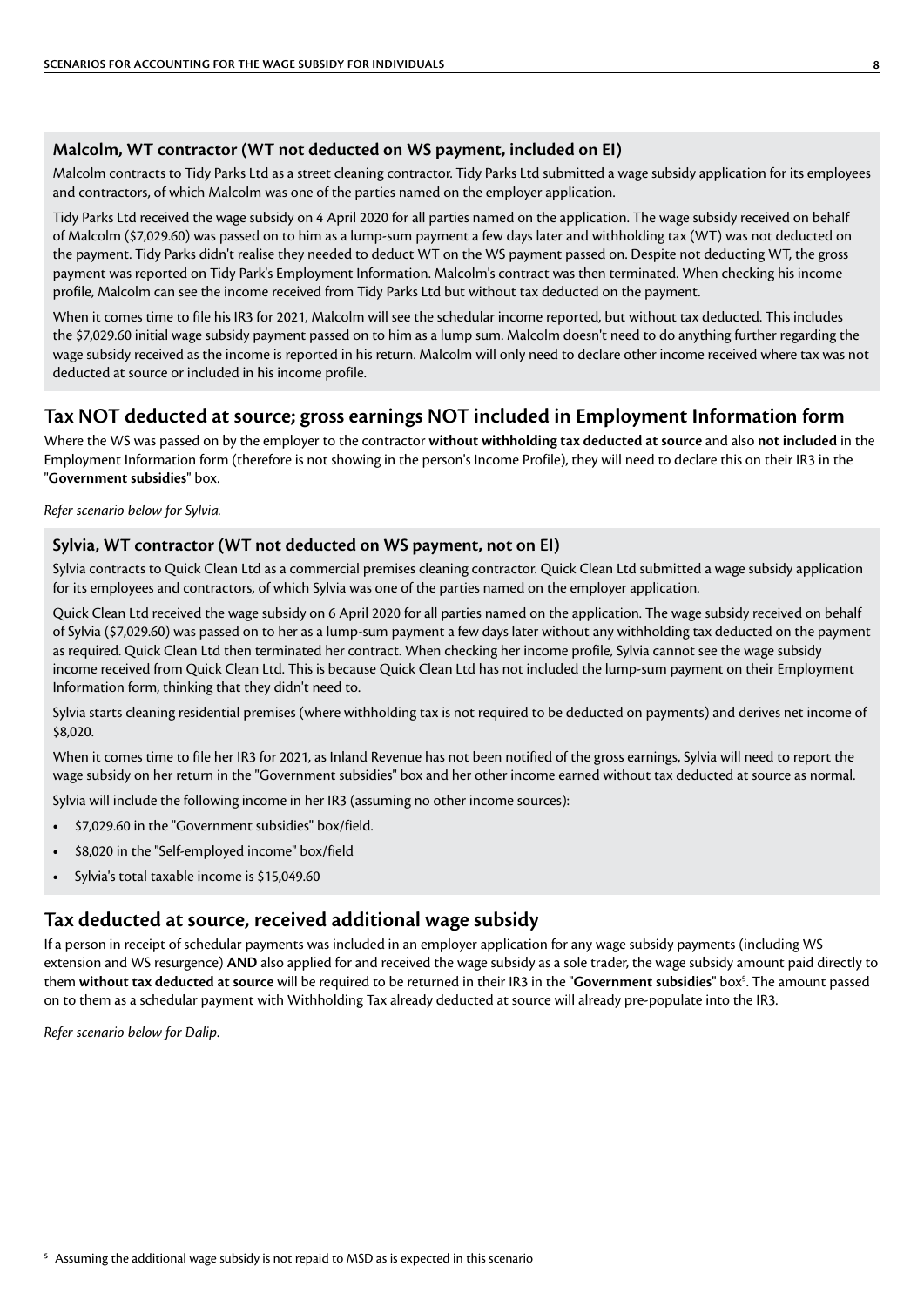### <span id="page-8-0"></span>**Dalip, WT contractor (WT deducted on WS payment, additional WS payment received)**

Dalip is an employee of ABC Builders Ltd. ABC Builders Ltd submitted a wage subsidy application for its employees and contractors, of which Dalip was one of the parties named on their employer application.

Outside of his job at ABC Builders Ltd, Dalip contracts to XYZ Land Ltd for 15 hours a week. XYZ Land Limited has informed all of its contractors to apply for the wage subsidy as sole traders. Dalip applied independently on a sole trader application on 2 April 2020 for his contracting work for XYZ Land Ltd. He received \$4,200 directly from MSD.

ABC Builders Ltd received the wage subsidy on 8 April 2020 for all parties named on the application. The wage subsidy received on behalf of Dalip (\$7,029.60) was passed on to him as part of his fortnightly pay and was included on ABC Builders Ltd's Employment Information forms (with tax deducted on the payment as required).

When checking his income profile, Dalip can see income received from ABC Builders Ltd for the year of \$54,000 with tax deducted.

When it comes time to file his IR3 for 2021, Dalip will see his employment income received via ABC Builders Ltd pre-populate into the "Gross salary/wages" field which includes the wage subsidy of \$7,029.60 passed on with the tax deducted at source. The wage subsidy payment he received directly for his contracting work for XYZ Land Ltd is required to be declared separately in the "**Government Subsidies**" box as this did not have tax deducted at source.

Dalip will include the following income in his IR3 (assuming no other income sources):

- **•** \$54,000 "Gross salary/wages" (pre-populated which includes the \$7,029.60 employee wage subsidy applied for by ABC Builders Ltd).
- **•** \$4,200 in the "Government subsidies" box/field (sole trader wage subsidy pertaining to contract work for XYZ Land Ltd).
- **•** Dalip's total taxable income is \$58,200.

### **Tax deducted at source, received independent WS extension and WS resurgence payments**

This scenario covers a person in receipt of schedular payments who was included in an employer application for the initial wage subsidy, but by the time the WS extension and WS resurgence subsidies were announced the person was no longer contracted or the contracting business did not apply on their behalf. They applied for and received the WS extension and/or WS resurgence as a sole trader. The wage subsidy amounts paid directly to them **without tax deducted at source** will be required to be returned in their IR3 in the "**Government subsidies**" box. The amount passed on to them as a schedular payment and included in the Employment Information form with withholding tax already deducted at source will pre-populate on the IR3.

### *Refer scenario below for George.*

### **George, WT contractor (WT deducted on WS payment, extension payments received)**

George contracts to Affordable Houses Ltd as a labour-only contractor. Affordable Houses Ltd submitted a wage subsidy application for its employees and contractors, of which George was one of the parties named on the employer application.

Affordable Houses Ltd received the wage subsidy on 10 April 2020 for all parties named on the application. The wage subsidy received on behalf of George (\$7,029.60) was passed on to him as a lump-sum payment a few days later and included on the Employment Information form with withholding tax deducted on the payment as required. George's contract was then terminated. When checking his income profile, George can see the income received from Affordable Houses Ltd with tax deducted.

With only adhoc building work since April totalling net \$5,000, in July George personally applied for and received the wage subsidy extension on the sole trader application. George received this payment of \$4,686.40 on 9 July 2020.

When it comes time to file his IR3 for 2021, George will see the schedular income of \$7,029.60 reported with the tax deducted. This is the initial wage subsidy payment passed on to him as a lump sum. The wage subsidy extension payment of \$4,686.40 paid directly to him is not populated in his return and he is required to declare this separately in the "Government subsidies" box.

George will include the following income in his IR3:

- **•** \$7,029.60 in the "Schedular income" box/field (pre-populated).
- **•** \$5,000 in the "Self-employed income" box/field
- **•** \$4,686.40 in the "Government subsidies" box/field.
- **•** George's total taxable income is \$16,716.00.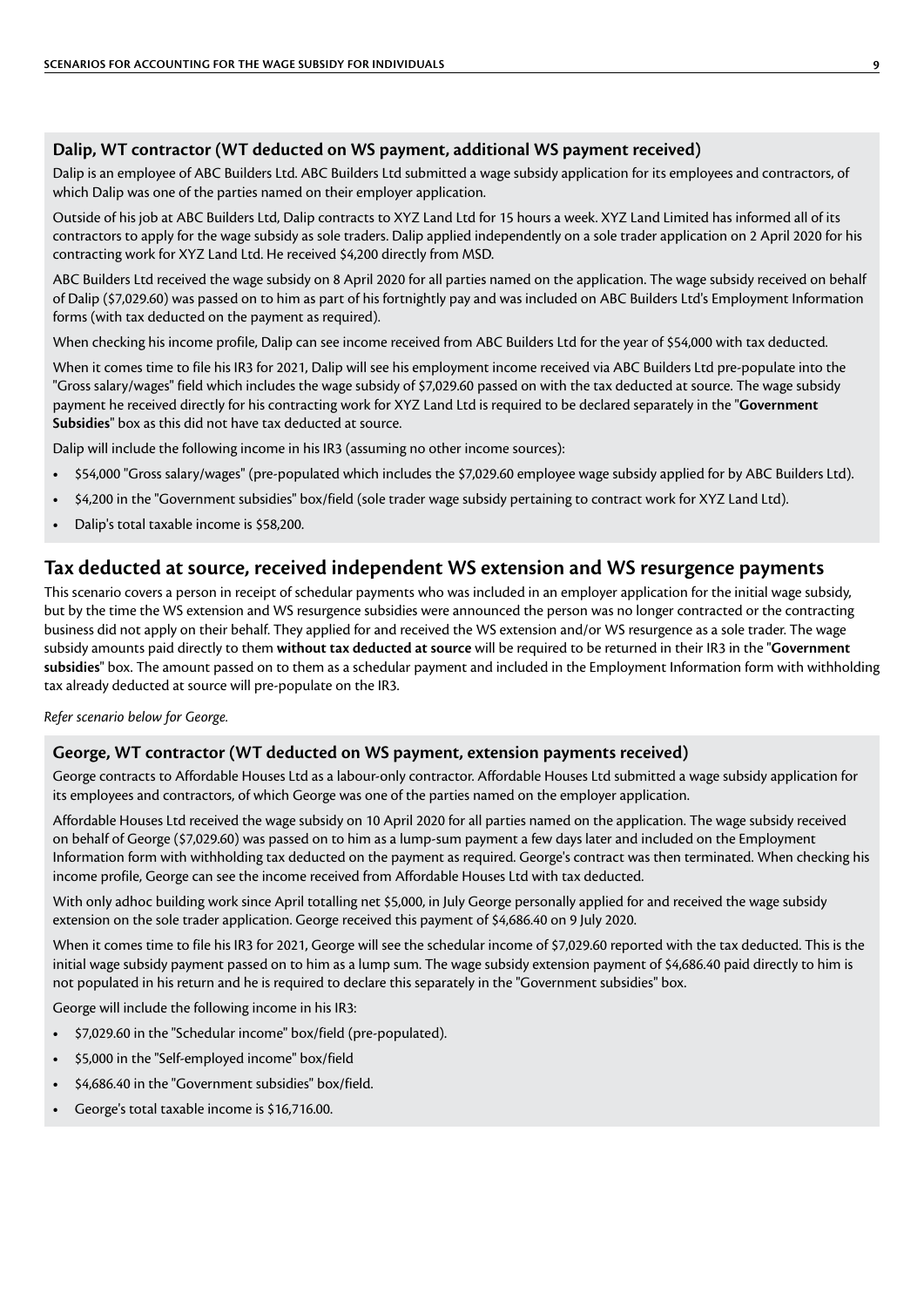### <span id="page-9-0"></span>**Tax NOT deducted at source, received additional wage subsidy/independent WS extension and WS resurgence payments**

If a person in receipt of schedular payments was included in an employer application for the initial wage subsidy and **not included** in the Employment Information form (therefore is not showing in the person's income profile), they will need to declare this on their IR3 in the "**Government subsidies**" box along with any other wage subsidy amounts paid directly to them (without tax deducted at source).

*Refer scenario below for Isaac.*

### **Isaac, WT contractor (WT not deducted on WS payment, extension payments received)**

Isaac contracts to EZ Clean Ltd as a commercial premises cleaning contractor. EZ Clean Ltd submitted a wage subsidy application for its employees and contractors, of which Isaac was one of the parties named on the employer application.

EZ Clean Ltd received the wage subsidy on 12 April 2020 for all parties named on the application. The wage subsidy received on behalf of Isaac (\$7,029.60) was passed on to him as a lump-sum payment a few days later. Withholding tax (WT) was not deducted on the payment as required. Isaac's contract was then terminated. When checking his income profile, Isaac cannot see the income received from EZ Clean Ltd. This is because EZ Ltd has not included the lump-sum payment on their Employment Information form, thinking that they didn't need to.

Still without work, in July Isaac personally applied for and received the wage subsidy extension on the sole trader application. Isaac received this payment on 14 July 2020.

When it comes time to file his IR3 for 2021, Isaac will need to report the wage subsidy received of \$7,029.60 that wasn't reported by EZ Clean Ltd on their EI (and therefore did not have WT deducted) and the wage subsidy extension payment of \$4,686.40 paid directly to him in the "Government subsidies" box.

Isaac will include the following income in his IR3 (assuming no other income sources):

- **•** \$11,716 in the "Government subsidies" box/field.
- **•** Isaac's total taxable income is \$11,716.00.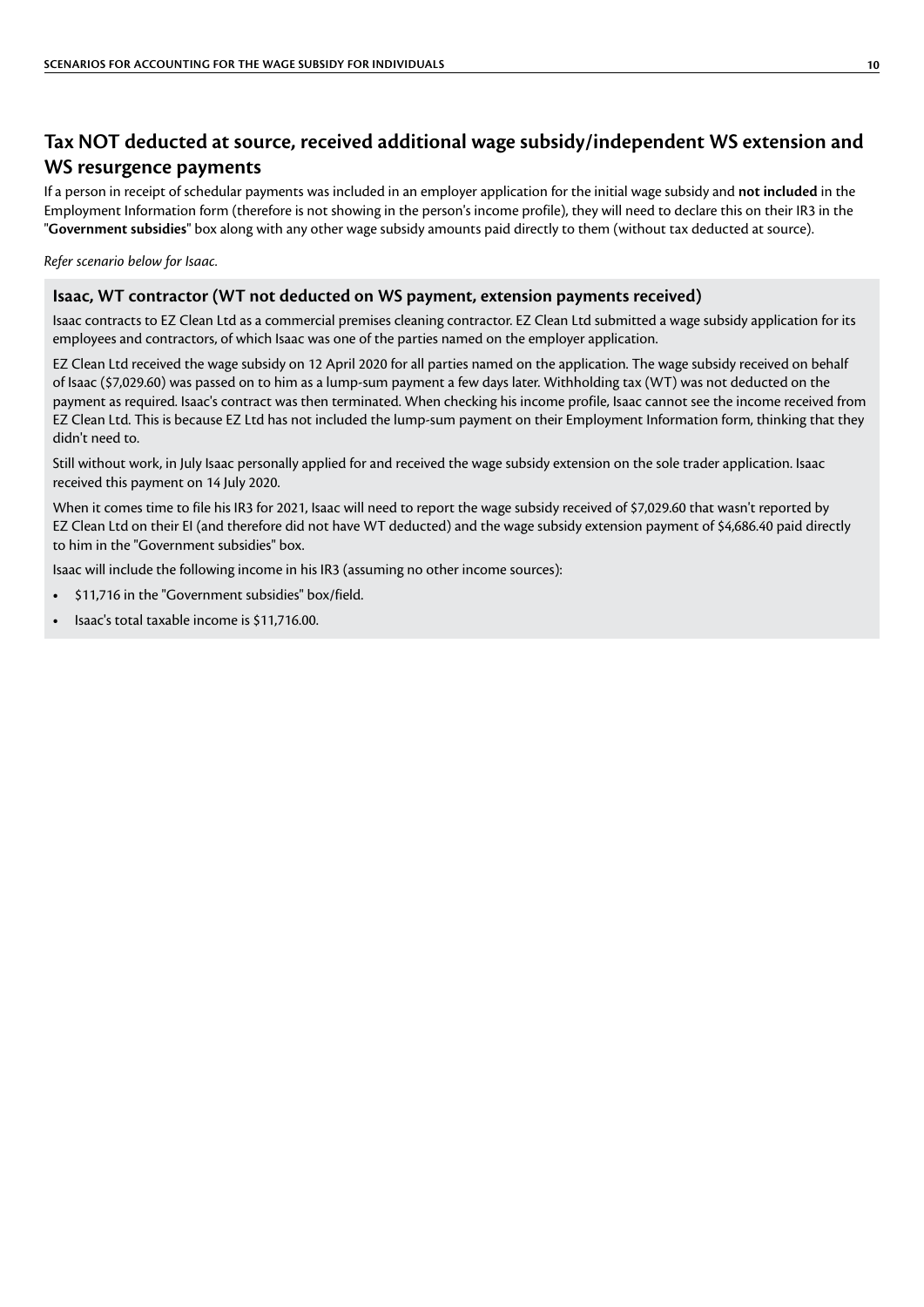### <span id="page-10-0"></span>**Children/students receiving the wage subsidy**

Children and school students who earn income from self-employment, other than as a beneficiary of a trust, are not required to file a tax return when they earn less than \$2,340 in an income year, as this is treated as exempt income (s CW 55BB of the ITA07). Examples include income from paper and pamphlet delivery.

Where a child or school student earns \$2,340 or more, the income exemption does not apply, and they may have to file a tax return<sup>6</sup> and pay tax on all of the income they received (not just the amount that exceeds \$2,340).

Where a child or school student applied for and received the wage subsidy (**WS**), the income they received would result in them exceeding the \$2,340 threshold and the WS income did not have tax deducted at source. Therefore, they will now be required to file an IR3 tax return and declare both the income from self-employment and the wage subsidy. The wage subsidy must be declared in the "**Government Subsidies**" box/field on the return.

Any WS extension, WS resurgence and WS March 2021 payments in addition to the initial WS payment are treated in the same manner as the WS payment above.

*Refer scenario below for Josie.*

### **Josie, school student delivering pamphlets**

Josie is a school student who delivers pamphlets twice a week. Josie does this work as an independent contractor. On average she receives \$40 per week for all of her deliveries. This equates to \$2,080 therefore her income is usually exempt from tax and she does not need to file a tax return.

Josie's paper run was reduced by roughly 50% in March and April. Josie applies for and receives a \$4,200 wage subsidy from MSD on 14 April 2020. Her income received from self-employment (pamphlet delivery) for the year ending 31 March 2021 is \$1,900, rather than her usual \$2,080. Her total income including the wage subsidy is \$6,100.

The income Josie received from the pamphlet delivery is no longer exempt income because her total income exceeds the \$2,340 threshold and she is required to file a tax return and include all income from her pamphlet delivery for the year and the wage subsidy received. The wage subsidy amount received must be included in the "Government subsidies" box/field on the return.

Josie will include the following income in her IR3 (assuming no other income sources):

- **•** \$4,200 in the "Government subsidies" box/field.
- **•** \$1,900 in the "Self-employed income" box/field
- **•** Josie's total taxable income is \$6,100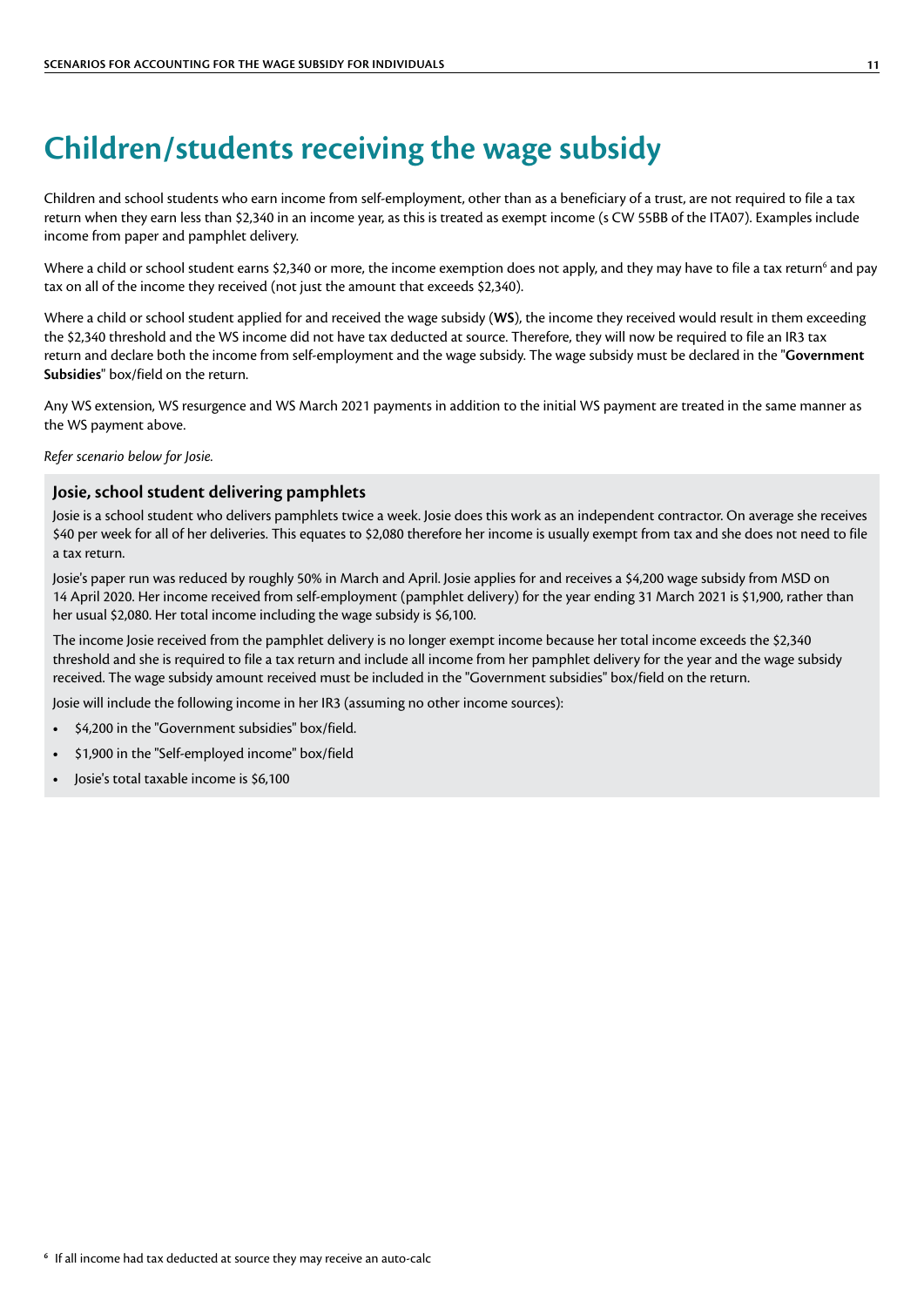### <span id="page-11-0"></span>**Home based childcare provider – using standard costs**

An individual who provides childcare in their own home has the option of calculating their taxable income using either the Standard Cost method provided in DET 09/02 or using actual costs.

Wage subsidy income must be included when calculating an individual's taxable income using either the Standard Cost method or actual costs.

The following example addresses individuals who choose to use the **Standard Cost method**. For individuals who choose to use actual costs, refer to the "Sole Trader – claimed subsidy personally" example above.

The wage subsidy (**WS**), including WS extension and WS resurgence, and WS March 21 payments, must be included in the "Gross income received for childcare" calculation (Part A on the IR413).

For the period where no children were cared for, the "hours" in Part B (IR413) of the standard cost calculation will be NIL.

**Note**: As the wage subsidy payment has been treated as a compensation payment for the purposes of s CG 5B of the ITA 2007, the payment can be returned in the income year which the income being replaced would have been derived. Therefore, where the payment was received prior to 31 March 2020, the payment can be spread over the 12 weeks following receipt and attributed to both the 2020 and 2021 tax returns. This also applies to the March 2021 wage subsidy, where the two-week wage subsidy period may cover both the 2020–21 and 2021–22 income years depending on when it was received.

After completing the Standard Cost calculation:

- **•** If the amount is a loss (negative), enter nil in the "Self-employed income" field on the return.
- **•** If the amount is a profit (positive) and:
	- less than the amount of the wage subsidy received, then enter the profit amount in the "**Government subsidies**" box/field on the IR3
	- equal to the amount of the wage subsidy received, then enter that amount in the "**Government subsidies**" box/field on the IR3
	- greater than the amount of the wage subsidy received,
		- **•** enter the wage subsidy amount in the "Government subsidies" box/field on the IR3
		- **•** enter the balance of the profit (profit minus wage subsidy amount) into the "Self-employed income" box/field on the IR3

**Note**: The "**Government subsidies**" box was not available for the 2020 tax return and for this year customers were recommended to enter the amount in the "Other income" box/field to prevent ACC levies from being charged.

*Refer example below for Cynthia.*

### **Cynthia - home based childcare provider**

Cynthia is a home-based childcare provider. As a result of the lockdown, she was unable to provide childcare for the period 25 March to 13 May. She applied for the wage subsidy and received the payment of \$7,029.60 on 25 March 2020.

In previous years she has chosen to use the Standard Cost method for calculating her income and she chooses to do so again in the 2020 and 2021 tax years. She spreads the payment over the 12 weeks so effectively is required to account for 1 week in the 2020 year (\$585.80) and the remainder in the 2021 year (\$6,443.80).

Using the Standard Cost method she calculates her 2020 net income to be \$5,200. One week of the wage subsidy was included in her gross income before her deduction for standard costs. As her net income (\$5,200) exceeds the wage subsidy amount (\$585.80), she accounts for her net income in her 2020 IR3 as follows:

- **•** \$585.80 in the "Other income" representing one week of wage subsidy income
- **•** \$4,614.20 in the "Self-employed income" representing the balance of her income (being \$5,200 minus \$585.80).
- **•** Cynthia's total taxable net income is \$5,200

Using the Standard Cost method she calculates her 2021 net income to be \$3,300. 11 weeks of the wage subsidy (\$6,443.80) was included in her gross income before her deduction for standard costs. As Cynthia's net income is less than the amount of the wage subsidy received for 2021, Cynthia accounts for her net income in her 2021 IR3 as follows:

- **•** \$3,300 in the "Government Subsidies" box/field
- **•** Cynthia's total taxable net income is \$3,300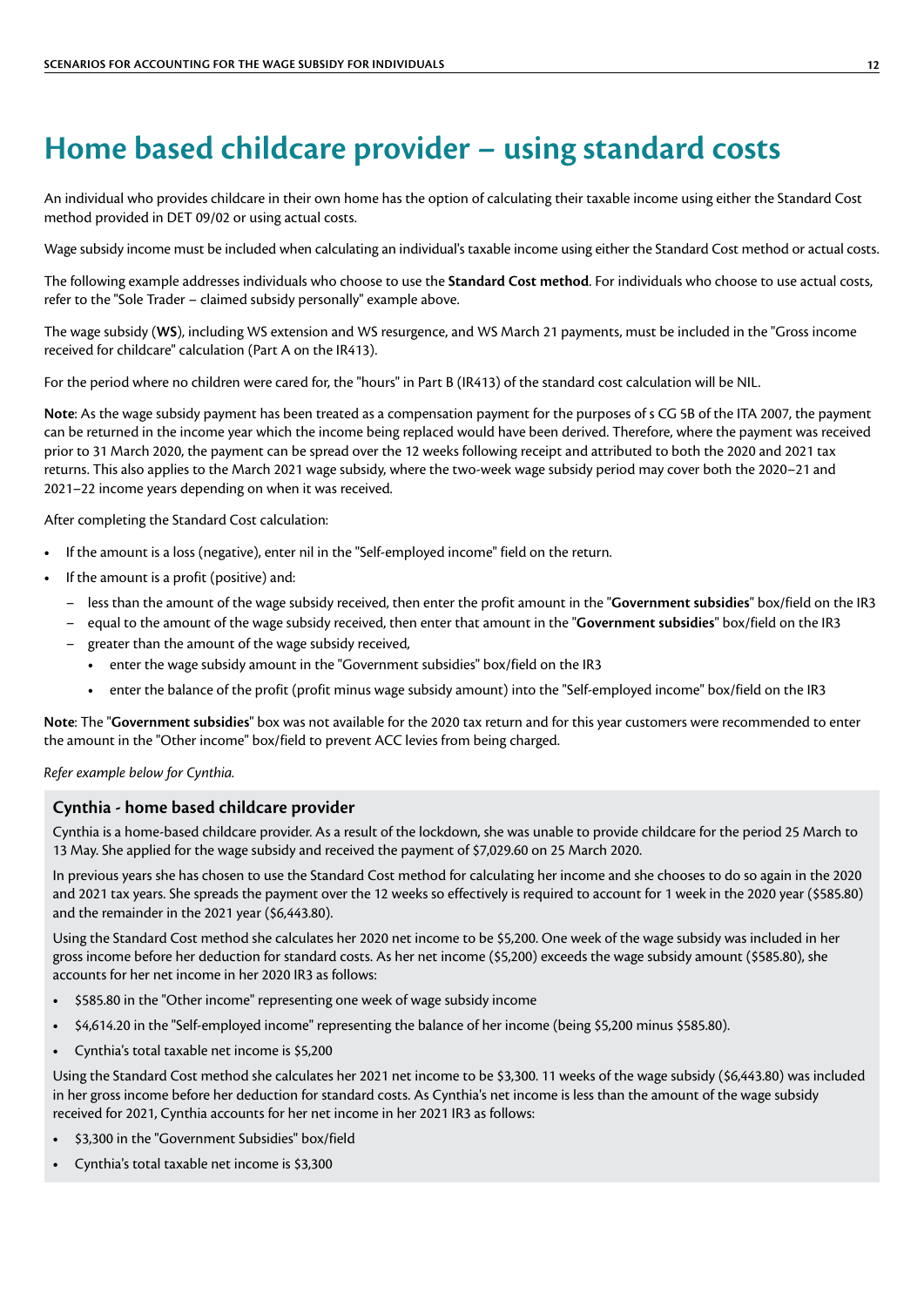Although the remaining 11 weeks of wage subsidy income is \$6,443.80, this is greater that the net income calculated using the Standard Cost method, so Cynthia only has to include the amount of net income calculated using this method in the "Government subsidies" box/field – \$3,300.

Cynthia's colleague, Scott, is in a similar situation and needs to account for 11 weeks of the wage subsidy in his 2021 IR3. However, using the Standard Cost method, Scott's net income (including the wage subsidy amount) is \$8,800 for 2021.

As Scott's net income exceeds the wage subsidy amount for 2021, he accounts for the \$8,800 in his IR3 as follows:

- **•** \$6,443.80 in the "Government subsidies" box/field
- **•** \$2,356.20 in the "Self-employed income" representing the balance of his income (being \$8,800 minus \$6,443.80)
- **•** Scott's total taxable income is \$8,800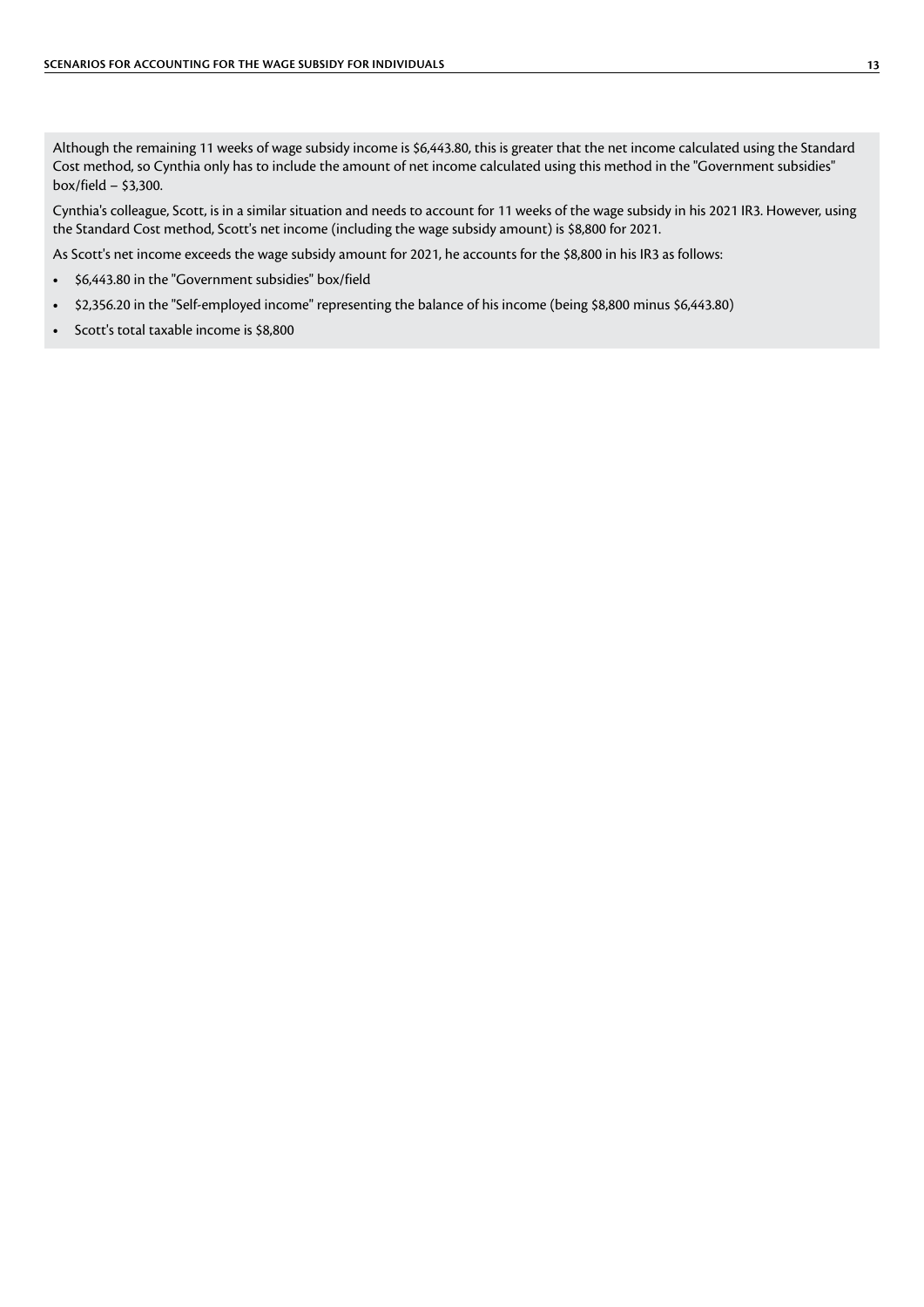### <span id="page-13-0"></span>**Partner in partnership/look-through company owner**

Wage subsidy (**WS**) receipts by a partnership and look-through company (LTC) must consider whether there are working partners (s DC 4 of the ITA07) or LTC owners (s DC 3B of the ITA07) when allocating such receipts.

Where there is a working partner or owner, the WS received by the partnership or LTC must first be applied to the working partner or owner's regular salary/wages and the necessary PAYE and other required deductions made.

Subsequent allocations of the WS receipt must be dealt with in accordance with the partnership agreement or Partnership Law Act 2019 for partnerships, and the LTC owners' interests in accordance with their shareholding.

Ultimately, all WS payments allocated to partners or LTC owners, either via a salary/wage or via their allocation of their share of income is taxable income to them and is required to be returned in their IR3/IR3NR. The WS portion of the income received by partners and LTC owners is not subject to the ACC levy as it was not derived from personal exertion. Therefore, when the partner/LTC owner files their IR3/ IR3NR, their respective income assigned will need to be split between active partnership/LTC income and the WS portion of the income which must be included in the "**Government subsidies**" box/field.

In terms of the partnership/LTC accounting for the receipt of the WS, the receipt will either be:

- **•** Excluded income (s CX47) to the extent it is used to pay wages (in which case those wages are then not deductible (s DF 1(2)). *See working partner/LTC owner example below.*
- **•** Taxable income in all other instances.

### **Working partner/LTC owner**

Where a working partner/LTC owner receives a regular salary/wage in accordance with ss DC 4 or DC 3B, the WS must be used to fund those regular wages and will be addressed via the PAYE system. Their regular salary/wage income including the WS will appear in their income profile and their IR3 (gross earnings/tax deductions fields).

If the full amount has not been passed on via the regular wages, the balance will form part of the net income allocation from the partnership or LTC, and the amount of WS left which is allocated to them as part of that (without tax deducted at source) will need to be included in the "**Government subsidies**" box/field of their IR3 in addition to the salary/wage income.

### *Refer example below for the BV Partnership.*

The BV Partnership submitted a wage subsidy application on 3 April 2020 listing Bruce and Vaughan as partners. A total of \$14,059.20 WS was paid to the partnership.

Bruce is a working partner (s DC 4) paid \$700 per week. The WS must be used to pay Bruce's regular salary and wages. Where there is excess WS that is not allocated to someone's wages during the wage subsidy period, it should be used to top up the wages of other staff. This means that part of Vaughan's wage subsidy amount will be used to offset the remainder of Bruce's wages.

### **BV Partnership IR7**

In the financials for BV Partnership, the WS receipt will be recognised as follows:

- **•** Salary/wage expense \$36,400 (\$700 × 52, being Bruce's total annual salary and wages)
- **•** Non-deductible salary/wage expense \$8,400 (equal to excluded income amount below, being Bruce's salary and wages during the wage subsidy period funded by BV Partnership's WS receipt)
- **•** Excluded income of \$8,400 (\$700 × 12) (being the part of BV Partnership's wage subsidy receipt used to pay for salary and wages during the wage subsidy period, equal to non-deductible salary/wage expense above)
- **•** Taxable income of \$5,659.20 (\$14,059.20 − \$8,400, being the remainder of BV Partnership's wage subsidy amount not used to fund salary and wages during the wage subsidy period)

The balance of the WS not paid as wages during the 12-week wage subsidy period which must be treated as taxable income (\$5,659.20) is available for distribution to the partners in accordance with their partnership agreement/Partnership Act.

The BV Partnership made net income of \$46,000 from trading (of which \$5,659.20 is from the WS). The partnership will report net taxable income of \$46,000 in the IR7. Bruce and Vaughan are equal partners and therefore the IR7P will show an allocation of partnership income of \$23,000 each. Of this \$23,000, only \$20,170.40 is active partnership income and \$2,829.60 is attributed to the WS so must be included in the "Government subsides" box/field.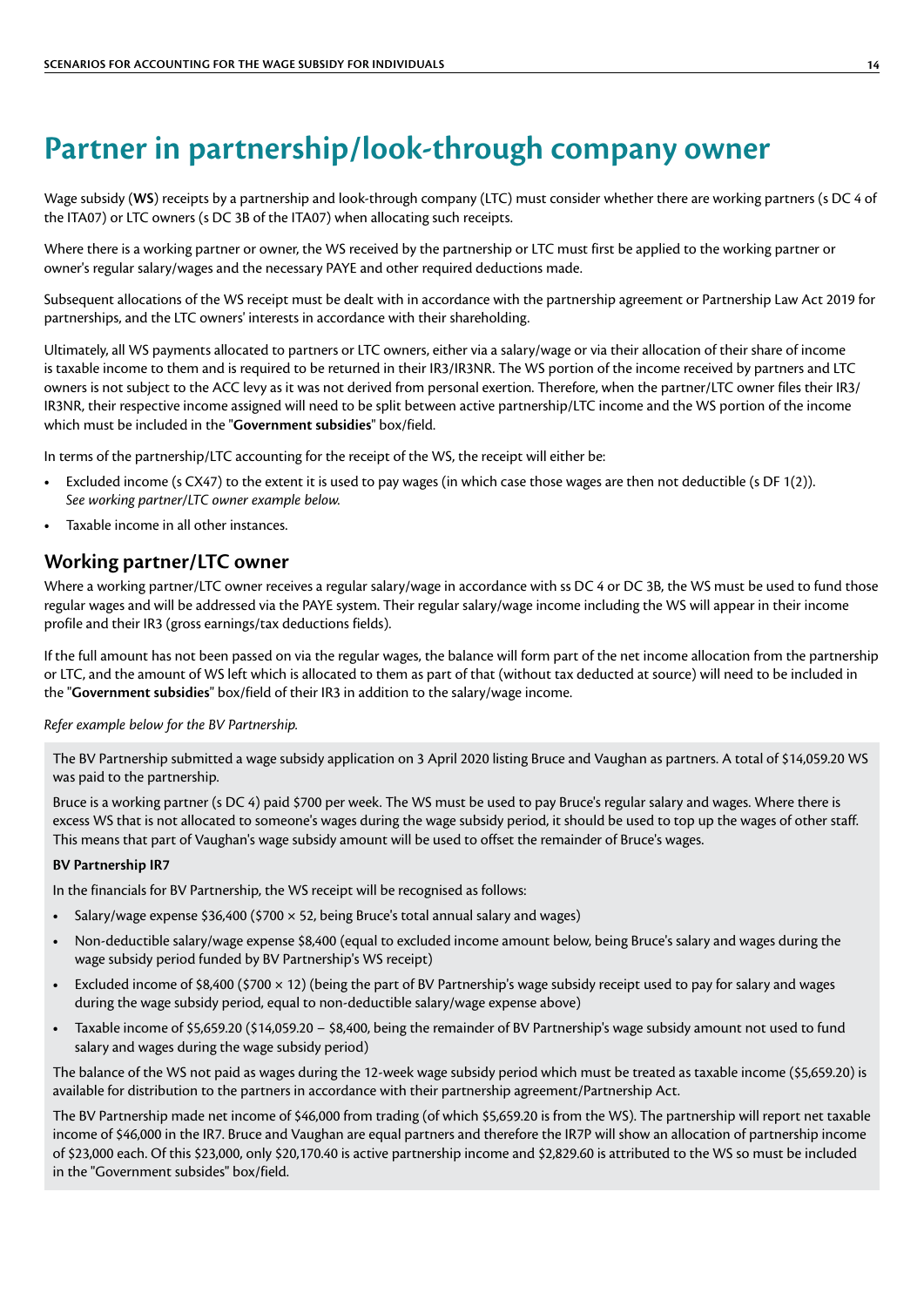#### <span id="page-14-0"></span>**Bruce's IR3**

The following is what Bruce will show in his IR3 (assuming no other income sources)

- **•** \$36,400 will automatically populate in the "Gross earnings" box/field in myIR
- **•** \$20,170.40 in the "Active partnership income" box/field
- **•** \$2,829.60 in the "Government subsides" box/field
- **•** Bruce's total taxable income is \$59,400

### **Vaughan's IR3**

The following is what Vaughan will show in his IR3 (assuming no other income sources)

- **•** \$20,170.40 in the "Active partnership income" box/field
- **•** \$2,829.60 in the "Government subsides" box/field
- **•** Vaughan's total taxable income is \$23,000

### **Non-working partners/LTC owners**

The WS received will be taxable income to the partnership and available for allocation in accordance with normal tax rules for partnerships/ LTCs.

The partnership/LTC will determine the net income to be allocated to each partner/LTC owner and this will be represented in the IR7 and IR7P/IR7L.

Once the allocation is determined, this will then need to be split further to determine the 'active partnership income' and the portion funded by the WS that is to be included in the respective partner/LTC owners IR3 to ensure WS amounts received are included in the "**Government subsidies**" box/field and ACC is not charged on the WS amount.

*Refer example below for the A&B Partnership.*

A&B Partnership submitted a wage subsidy application for Abbey and Brett as partners. A total of \$14,059.20 WS was paid to the partnership. Neither Abbey nor Brett are working partners so do not receive a salary or wage during the year.

The WS received by the A&B Partnership is taxable income to the partnership and will be available for allocation via net profits. The net profit (income) of the partnership was \$34,000 from trading. This figure includes the \$14,059.20 wage subsidy receipt that was not paid out as salary and wages. The partnership will report net taxable income of \$34,000 in the IR7. Abbey and Brett are equal partners and therefore the IR7P will show an allocation of partnership income of \$17,000 each (of which \$7,029.60 represents the WS being passed on).

Abbey and Brett will each declare the following in their respective IR3s (assuming no other income sources):

- **•** \$9,970.40 in the "Active partnership income" box/field (this will be the amount subject to ACC levies)
- **•** \$7,029.60 in the "Government subsidies" box/field
- **•** Total taxable income \$17,000 each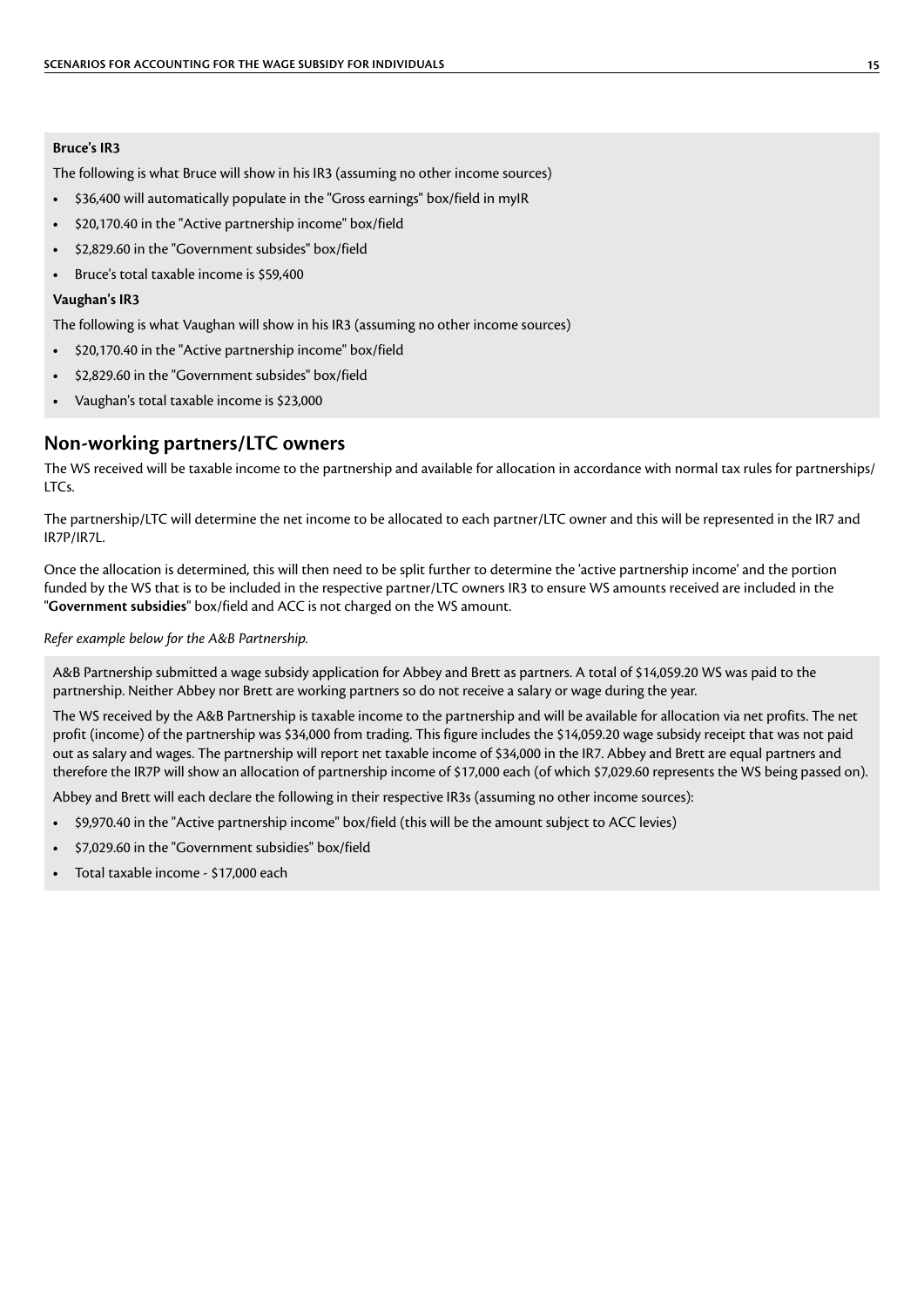### <span id="page-15-0"></span>**Shareholder-employee of company – treated WS as 100% salary/wages**

Where a company applied for the wage subsidy (**WS**) which included shareholder-employees in the application, and that wage subsidy was treated as paid to the shareholder-employee as a regular salary/wage from the business, the treatment in the hands of the shareholderemployee will be dependent on whether it was included on the Employment Information form and had tax deducted at source or not.

Any WS extension, WS resurgence or WS March 2021 payments in addition to the initial WS payment are treated in the same manner as the WS payment above.

The following examples address the various situations:

- **•** Tax deducted at source
- **•** Tax NOT deducted at source; gross earnings included in Employment Information form
- **•** Tax NOT deducted at source; gross earnings NOT included in Employment Information form

### **Tax deducted at source**

Where the WS was passed on to a shareholder-employee as part of their regular salary/wage and it was included on the Employment Information form with tax deducted at source, all of this information will appear in the shareholder's income profile in myIR and will pre-populate into the gross earnings and tax deductions boxes in their IR3. The WS amount does not need to be included in the "**Government subsidies**" box/field in their IR3.

*Refer scenario below for Kiri.*

### **Kiri, shareholder-employee, wages with tax deducted at source**

Kiri is a shareholder in a mechanic business, Well Oiled Motors Ltd, in which she regularly is paid a wage of \$650 per week.

Well Oiled Motors Ltd applies for the wage subsidy and receives the \$7,029.60 wage subsidy payment from MSD. It must pass this on to Kiri. As Kiri is paid regular wage payments from her company, the wage subsidy is used to fund her wages over the 12-week period the subsidy applies to (\$585.80 partially funded by the wage subsidy, \$64.20 topped up by the company).

Well Oiled Motors Ltd does not have any GST obligations for the wage subsidy. For income tax, the receipt is excluded income and salary/ wages funded by the wage subsidy are not deductible.

Well Oiled Motors Ltd files its Employment Information forms declaring the wages paid to Kiri in the normal manner through its payroll system. PAYE and Kiwisaver deductions were made on the full wage payment (\$650).

In the 2021 financials for Well Oiled Motors Ltd they will report the following:

- **•** Excluded income of \$7,029.60 which is the full amount of the WS received.
- **•** Non-deductible salary/wage expense of \$7,029.60

When it comes time for Kiri to file her IR3 return, Kiri can see her income, partially funded by the wage subsidy in her income profile. She does not need to report the wage subsidy separately in the "Government Subsidies" box/field.

### **Tax NOT deducted at source; gross earnings included in Employment Information form**

Where a shareholder-employees takes a regular salary/wage from the company, the company should make the necessary PAYE and other tax deductions from this payment and submit Employment Information forms (s RD3B of the ITA07 does not apply). Where tax was not deducted at source but the gross earnings were included on the Employment Information form, the gross will still appear in the shareholder(s) income profile in myIR and will pre-populate into the gross earnings box in their IR3 and the amount of income tax payable will be calculated when the IR3 is filed. The WS amount does not need to be included in the "Government subsidies" box/field in their IR3. Tax will be payable once their IR3 has been processed.

### **Tax NOT deducted at source; gross earnings NOT included in Employment Information form**

Where a shareholder-employee takes a regular salary/wage from the company, the company should make the necessary PAYE and other tax deductions from the payment and submit Employment Information forms (s RD 3B of the ITA07 does not apply). Where tax was not deducted at source when required and the relevant income details were not included on an Employment Information form, the shareholder will be required to report this income in the "**Government Subsidies**" box/field in their IR3 (as is required by a shareholder-employee taking an annual salary).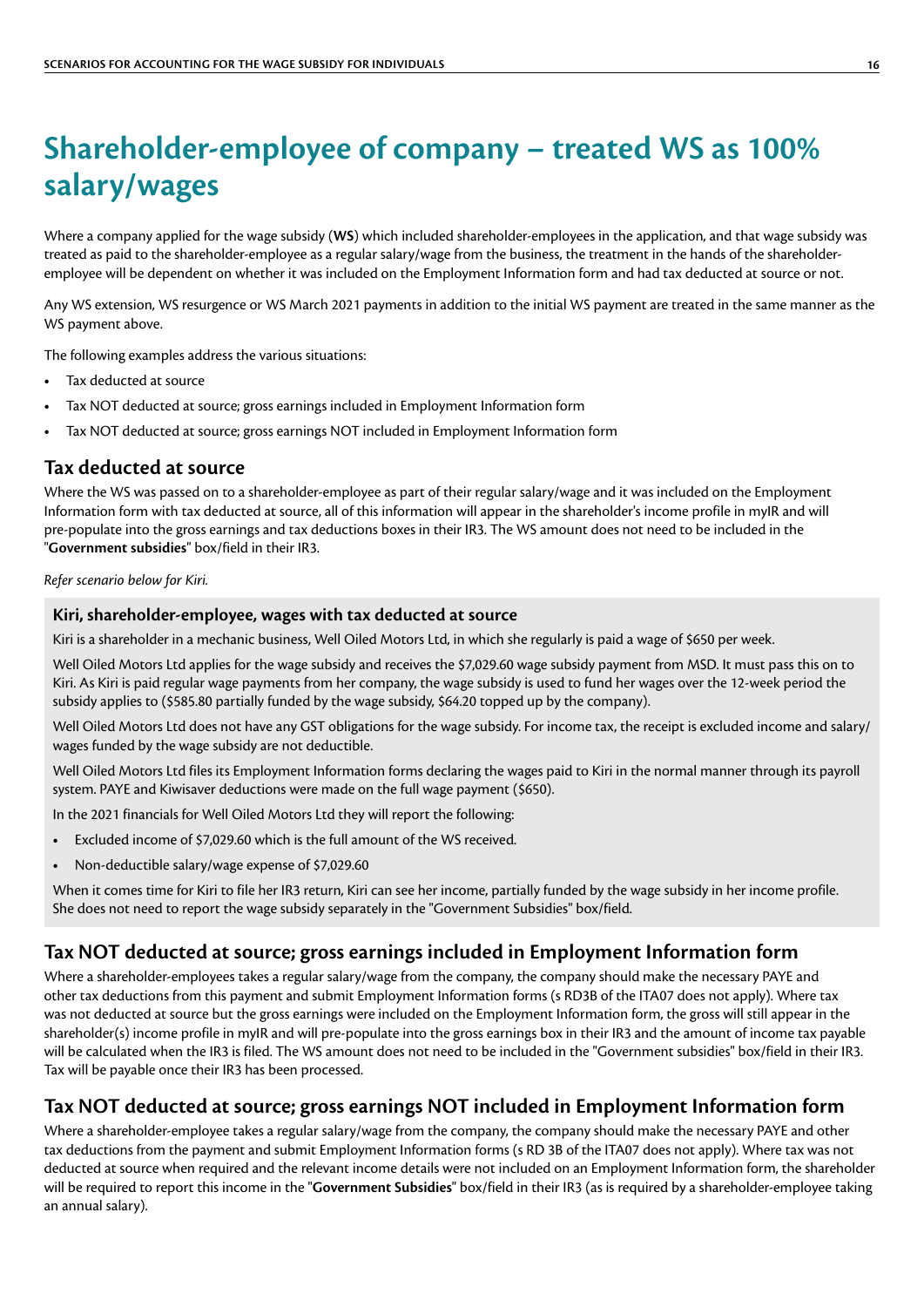#### *Refer scenario below for Benji.*

### **Benji, shareholder employee, regular salary without tax deducted at source**

Benji is a shareholder in an IT company, IT Help Ltd, from which he regularly takes \$1,500 per week from the company (\$78,000 for the year).

IT Help Ltd applies for the wage subsidy listing Benji as an employee and receives the \$7,029.60 wage subsidy payment from MSD. It must pass this on to Benji. IT Help Ltd is not registered as an employer and has not used the PAYE system to pay Benji.

IT Help Ltd does not have any GST obligations for the wage subsidy. For income tax, the receipt is excluded income (to the extent paid out as shareholder salary) and the portion of the shareholder salary funded by the wage subsidy is not deductible.

Since it was not processed through the PAYE system, the income will not appear in Benji's income profile in myIR and his IR3. He will be required to include the wage subsidy amount of \$7,029.60 in the "**Government subsidies**" box/field on his IR3 and the balance of the income taken from the business in the "Shareholder salary" box/field.

In the 2021 financials for IT Help Ltd they will report the following:

- **•** Excluded income of \$7,029.60 which is the full amount of the WS received.
- **•** Shareholder salary \$78,000 (\$1,500 × 52 weeks)
- **•** Non-deductible salary/wage expense of \$7,029.60

The IR4S will show the following:

**•** Shareholder salary \$78,000 (the split will occur in the IR3 only)

Benji will report the following in his 2021 IR3:

- **•** \$7,029.60 in the "Government subsidies" box/field
- **•** \$70,970.40 in the "Shareholder salary" box/field
- **•** Benji's total taxable income is \$78,000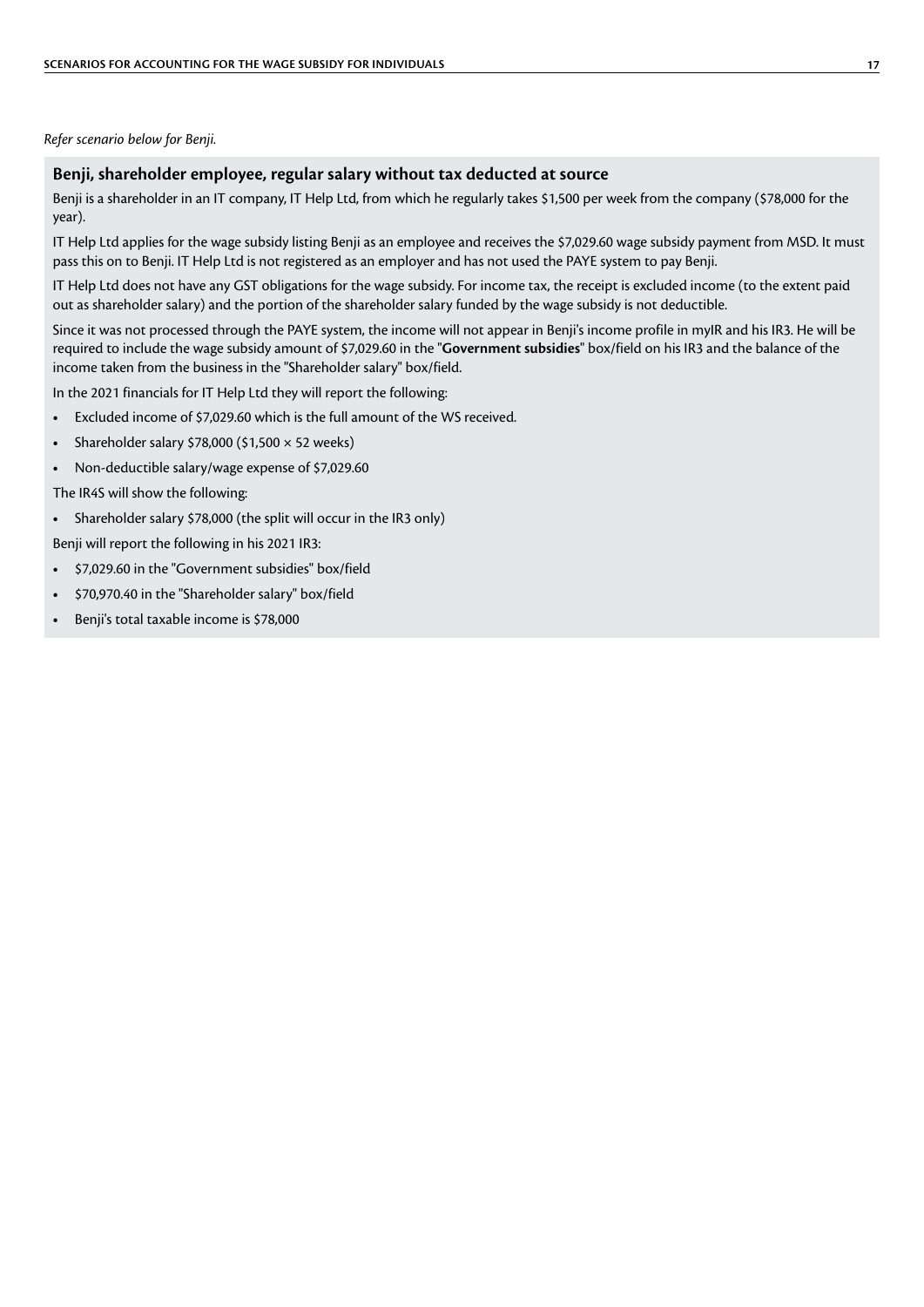### <span id="page-17-0"></span>**Shareholder-employee of company – treated WS as 100% shareholder salary**

Where a company applied for wage subsidy (**WS**) which included shareholder-employees in the application, the treatment of the WS for shareholder-employees depends on whether they take a regular salary/wage from the business. Regardless of how a shareholder-employee derives income from the business, the business is required to pass the WS to the employees listed in its WS application.

If the shareholder-employee takes a regular salary or wage from the business, the business is required to use the WS to pay that regular salary/wage, deduct tax at source and include the relevant information on the Employment Information forms (refer discussion in the previous section).

Where the shareholder-employee does not take a regular salary or wage, it must be paid to them as a shareholder salary at year end. This is required even if the company is in a loss position or if the shareholder salary allocation would put the company into a loss position.

The amount of the shareholder salary funded by the wage subsidy must be returned in the "Government Subsidies" box/field on the shareholder-employee's IR3 return. The balance of the shareholder salary will be reported in the "Shareholder Salary" box/field on the return.

Any WS extension, WS resurgence or WS March 2021 payments in addition to the initial WS payment are treated in the same manner as the WS payment above.

#### *Refer scenario below for XYZ Limited.*

XYZ Limited submitted a wage subsidy application for five full-time staff. Two of those listed in the application are shareholderemployees, Tama and Wiremu who do not draw a regular salary/wage, only an annual shareholder salary.

The total wage subsidy paid to XYZ Limited on 4 April 2020 was \$35,148. The total wage subsidy passed on to the three employees via their salary/wages (which accordingly had PAYE and other deductions made) was \$21,088.80.

The total salary and wage bill for XYZ Limited for the three employees for the 2021 year was \$109,200.

A shareholder salary is required to be declared for each of the shareholder-employees, Tama and Wiremu, which at a minimum must be an amount equal to the wage subsidy received for each of them. The company was able to pay a shareholder salary of \$40,000 each to Tama and Wiremu.

In the 2021 financials for XYZ Limited they will report the following:

- **•** Excluded income of \$35,148 which is the full amount of the WS received.
- **•** Shareholder salary of \$80,000 (\$40,000 × 2)
- **•** Salary/wage expense of \$109,200 (other employees)
- **•** Non-deductible salary/wage expense of \$35,148 (passed on to both employees and shareholders)

The IR4S will show the following:

**•** Shareholder salary of \$40,000 for each shareholder (the split will occur in the IR3 only)

Tama and Wiremu will be required to report their shareholder salary (part funded by the wage subsidy), in their respective IR3s as follows:

- **•** \$7,029.60 in the "Government subsidies" box/field being the WS received.
- **•** \$32,970.40 in the "Shareholder salary" box/field, being the shareholder salary amount not funded by the WS (\$40,000 − \$7,029.60).
- **•** \$40,000 total taxable income each (with no tax deducted at source) assuming no other income sources.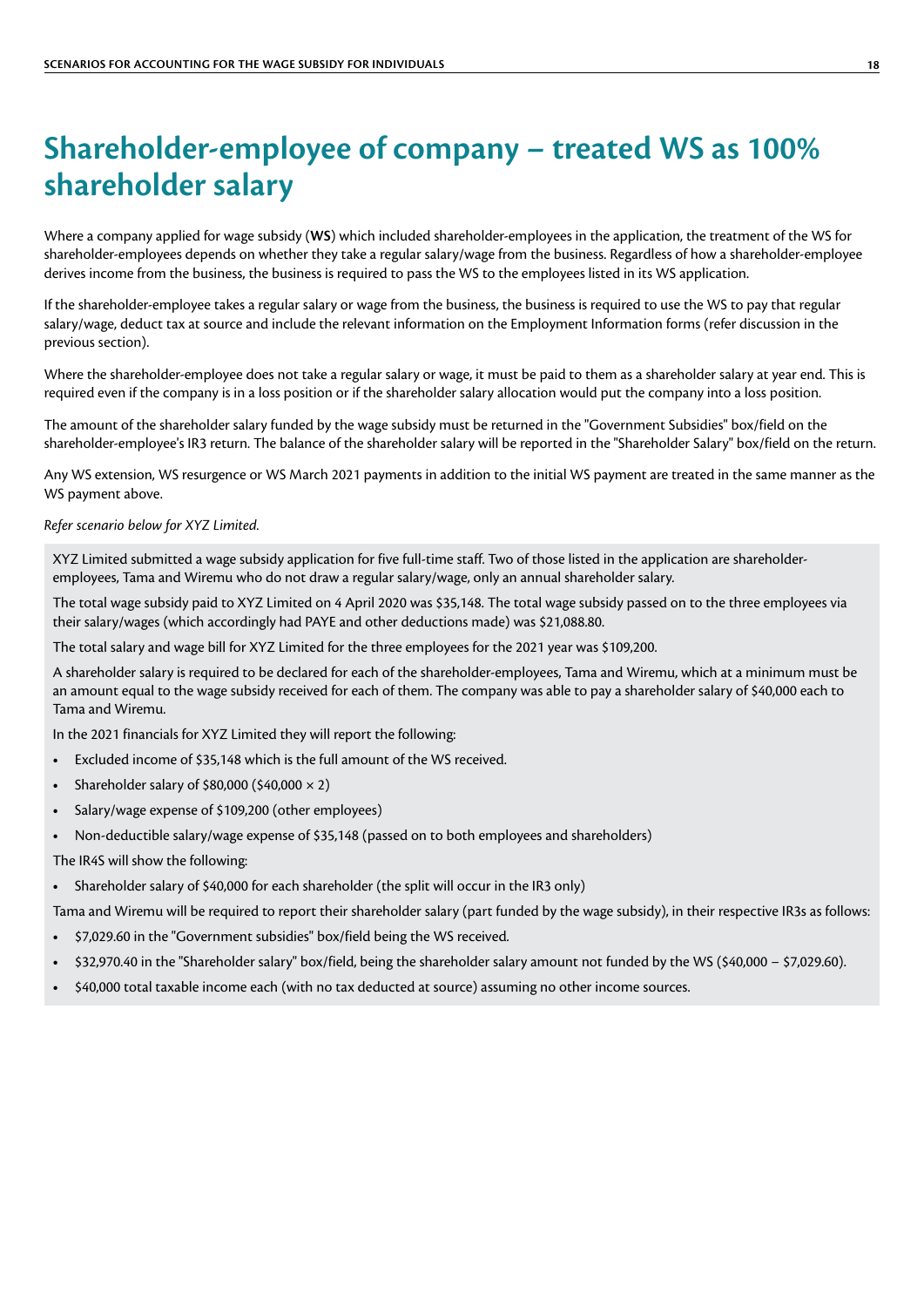### <span id="page-18-0"></span>**Shareholder-employee of company – part salary/wages and part shareholder salary**

Where a company applied for a wage subsidy (**WS**) which included a shareholder-employee(s) in the application, the company should continue to pay the shareholder-employee(s) their regular salary/wages (as was done prior to COVID-19) and make the necessary PAYE and other tax deductions.

Where the shareholder-employee's regular salary/wage is less than the weekly WS amount that was received (e.g. their standard wage is \$400 per week but the WS applied for on their behalf was \$585.80 per week), part of the WS will be applied to the regular salary/wage and the balance applied as an annual shareholder salary (applying the treatment in s RD 3C of the ITA07).

The portion that does not have tax deducted at source (e.g. \$185.80, using the example below) will be required to be returned in the "**Government subsidies**" box/field in their IR3, with the balance that was paid out as salary and wages will show as Gross earnings or Shareholder salary.

Any WS extension, WS resurgence or WS March 2021 payments in addition to the initial WS payment are treated in the same manner as the WS payment above.

#### *Refer scenario below for Mr Bert and Mr Ernie.*

### **Mr Bert and Mr Ernie, mix of shareholder-employee income**

N2020 Ltd submitted a wage subsidy application for 8 full-time staff. Two of those listed in the application are shareholder-employees, Mr Bert and Mr Ernie who draw a regular salary/wage of \$400 per week each.

The total WS paid to the company on 6 April 2020 was \$56,236.80. The total passed on to the six employees via their salary/wages which accordingly had PAYE and other tax deductions was \$42,177.60. In addition, the total WS passed on to Mr Bert and Mr Ernie via their salary/wages, which accordingly had PAYE and other tax deductions at source, was \$9,600 (\$4,800 each – being their standard \$400 weekly salary/wage during the wage subsidy period). The total salary/wage bill for the company for the 2021 year was \$249,600.

A shareholder salary is required to be declared for each of the shareholder-employees, Mr Bert and Mr Ernie which at a minimum must be the residual wage subsidy amount that was not paid out to them as salary and wages during the wage subsidy period (i.e. the wage subsidy received for each of them minus the amount already passed on and included in the Employment Information ("EI") schedules). Of the WS received of \$7,029.60 each for Mr Bert and Mr Ernie, \$4,800 has already been accounted for via the EI schedules with tax deducted at source. The balance of the WS amount (\$2,229.60 each) must be returned as a shareholder salary.

The company was able to pay an end of year shareholder salary of \$50,000 each to Mr Bert and Mr Ernie. Of this, \$2,229.60 for each is funded by the wage subsidy.

### **Company financials/tax return**

In the 2021 financials for N2020 Ltd they will report the following:

- **•** Excluded income of \$56,236.80 which is the full amount of the wage subsidy received.
- **•** Shareholder salary of \$100,000 (\$50,000 × 2)
- **•** Salary/wage expense of \$249,600
- **•** Non-deductible salary/wage expense of \$56,236.80

The IR4S will show the following:

**•** Shareholder salary of \$50,000 for each shareholder (the split will occur in the IR3 only)

#### **Shareholder-employees tax returns**

The salary/wages received by Mr Bert and Mr Ernie through the Employment Information schedules with tax deducted at source will already pre-populate into their IR3 return. Mr Bert and Mr Ernie will be required to report their shareholder salary (partly funded by the wage subsidy) in addition to this.

Amounts showing in their respective IR3s are as follows (assuming no other income):

- **•** \$20,800 will pre-populate as "Gross earnings" (\$400 × 52, salary/wages partially funded by wage subsidy; tax deducted at source)
- **•** \$2,229.60 will need to be included in the "Government subsidies" box/field, being the balance of the wage subsidy received from MSD in their name (without tax deducted at source).
- **•** \$47,770.40 will need to be included in the "Shareholder salary" box/field, being the shareholder salary amount not funded by the excess wage subsidy (\$50,000 − \$2,229.60)
- **•** \$70,800 total taxable income each.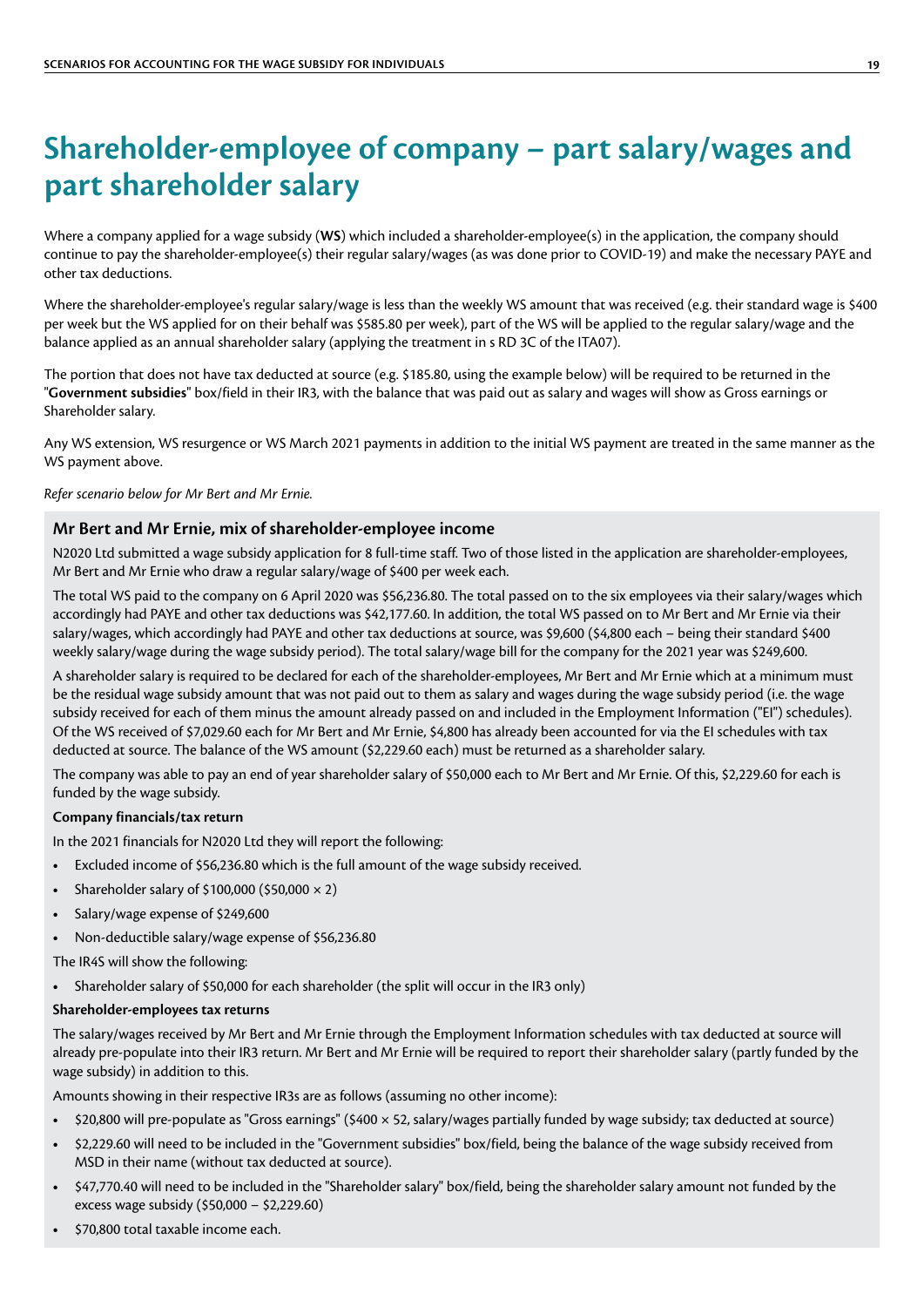### <span id="page-19-0"></span>**Directors/chairpersons/executive office holders**

Where a director, chairperson, or executive office holder received a wage subsidy, either directly or indirectly via an entity with which they are involved, the wage subsidy (**WS**) received is taxable. Typically, such amounts are schedular payments and will have withholding tax deducted and returned via the PAYE system.

If the director, chairperson, or executive office holder received the subsidy without tax deducted at source (e.g. not passed on via the PAYE system), it must be included in their IR3 in the "**Government subsidies**" box/field.

Any WS extension, WS resurgence or WS March 2021 payments in addition to the initial WS payment are treated in the same manner as the WS payment above.

### **Geoff, tax deducted at source**

Geoff is a director at Wise Owl Ltd and typically receives a \$3,000 director's fee every month. A wage subsidy application was submitted by Wise Owl which included Geoff in the application. Wise Owl continued to pay Geoff his director fee of \$3,000 per month in April through to June 2020 and correctly deducted withholding tax on the payments.

Geoff can see these schedular payments (which fully utilised the wage subsidy attributed to him) along with the withholding tax deducted in his income profile in myIR.

Geoff doesn't need to do anything further regarding the wage subsidy received as the income will already appear in his auto calc or IR3.

### **Theresa, tax NOT deducted at source**

Theresa is a director at Daisy Boo Ltd. Theresa does not receive regular director's fees from Daisy Boo Ltd. Daisy Boo Ltd applied for and received a part-time wage subsidy for Theresa. Daisy Boo Ltd passed the full \$4,200 onto Theresa as a lump sum without tax deducted. As a result, this does not appear in her income profile in myIR.

Theresa will need to include the \$4,200 wage subsidy in the "**Government Subsidies**" box/field of her IR3.